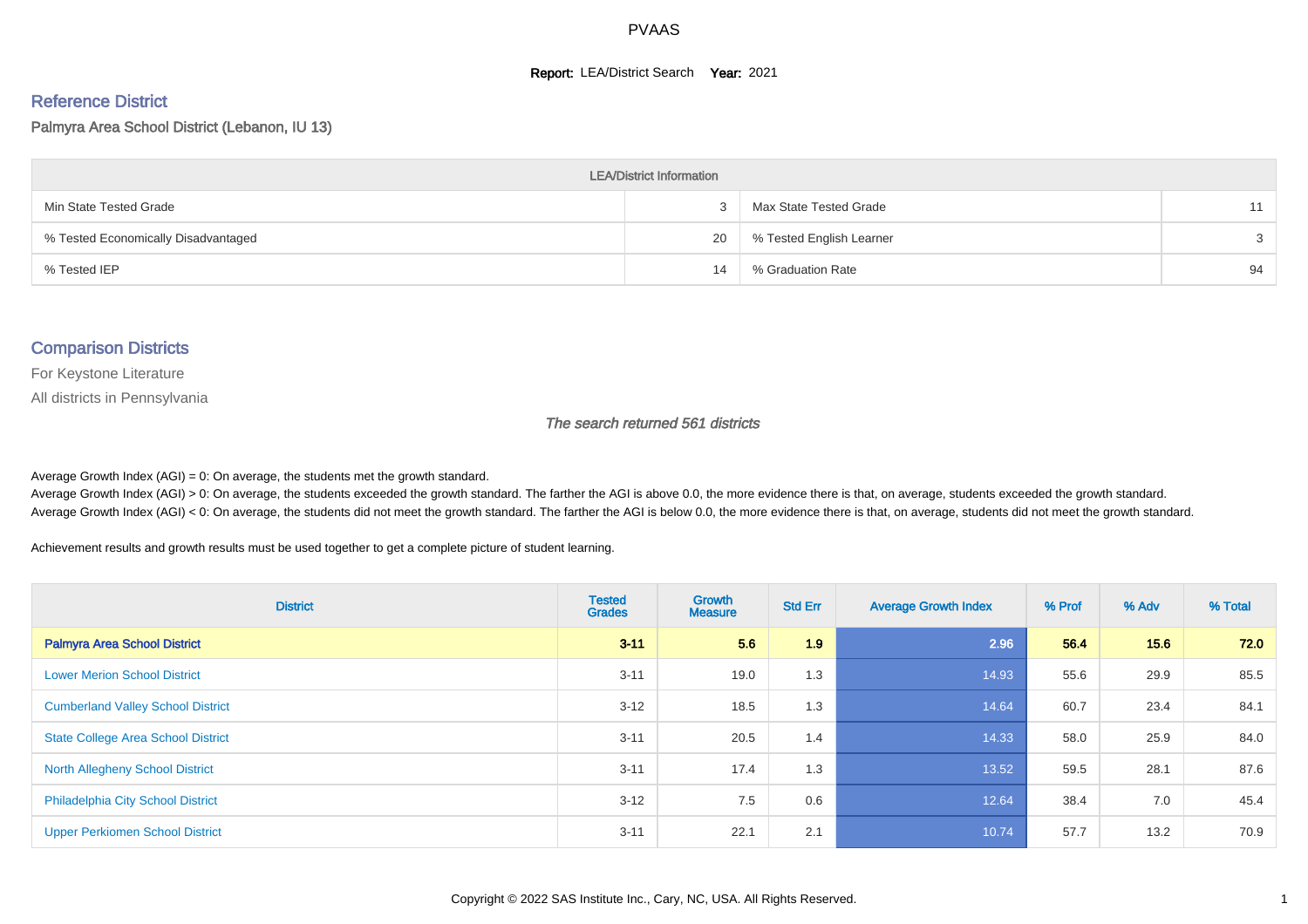| <b>District</b>                          | <b>Tested</b><br><b>Grades</b> | Growth<br><b>Measure</b> | <b>Std Err</b> | <b>Average Growth Index</b> | % Prof | % Adv | % Total |
|------------------------------------------|--------------------------------|--------------------------|----------------|-----------------------------|--------|-------|---------|
| <b>Palmyra Area School District</b>      | $3 - 11$                       | 5.6                      | 1.9            | 2.96                        | 56.4   | 15.6  | 72.0    |
| Downingtown Area School District         | $3 - 11$                       | 12.1                     | 1.1            | 10.67                       | 60.0   | 23.5  | 83.6    |
| <b>Upper Saint Clair School District</b> | $3 - 11$                       | 18.5                     | 1.7            | 10.65                       | 61.8   | 30.1  | 91.9    |
| <b>West Chester Area School District</b> | $3 - 11$                       | 12.6                     | $1.2\,$        | 10.38                       | 66.8   | 20.2  | 87.0    |
| <b>Norwin School District</b>            | $3 - 11$                       | 18.0                     | 1.7            | 10.37                       | 58.5   | 27.0  | 85.4    |
| <b>Dallastown Area School District</b>   | $3 - 11$                       | 13.5                     | 1.5            | 8.84                        | 56.0   | 17.9  | 73.8    |
| <b>Upper Dublin School District</b>      | $3 - 12$                       | 15.4                     | 1.8            | 8.53                        | 60.8   | 24.8  | 85.6    |
| <b>North Penn School District</b>        | $3 - 11$                       | 9.1                      | 1.1            | 8.36                        | 55.8   | 17.0  | 72.8    |
| <b>Souderton Area School District</b>    | $3 - 11$                       | 12.4                     | 1.5            | 8.28                        | 61.7   | 15.2  | 76.9    |
| <b>Colonial School District</b>          | $3 - 11$                       | 14.0                     | 1.7            | 8.21                        | 60.2   | 19.6  | 79.8    |
| <b>Bethlehem Area School District</b>    | $3 - 11$                       | 9.3                      | 1.1            | 8.15                        | 44.7   | 12.0  | 56.7    |
| <b>Springfield School District</b>       | $3 - 11$                       | 13.8                     | 1.7            | 7.99                        | 60.9   | 21.5  | 82.4    |
| <b>Great Valley School District</b>      | $3 - 11$                       | 15.0                     | 1.9            | 7.98                        | 50.0   | 35.0  | 85.0    |
| Northern York County School District     | $3 - 11$                       | 15.6                     | 2.0            | 7.98                        | 57.4   | 11.5  | 68.8    |
| <b>Pennsbury School District</b>         | $3 - 11$                       | 11.7                     | 1.5            | 7.90                        | 60.1   | 21.3  | 81.3    |
| <b>Tyrone Area School District</b>       | $3 - 12$                       | 19.7                     | 2.5            | 7.87                        | 60.4   | 16.7  | 77.1    |
| <b>Penn-Trafford School District</b>     | $3 - 11$                       | 13.4                     | 1.7            | 7.87                        | 62.3   | 21.9  | 84.2    |
| <b>Council Rock School District</b>      | $3 - 11$                       | 8.9                      | 1.2            | 7.65                        | 62.8   | 16.6  | 79.4    |
| <b>Upper Merion Area School District</b> | $3 - 11$                       | 15.3                     | 2.0            | 7.62                        | 59.3   | 19.3  | 78.6    |
| Pennsylvania Cyber Charter School        | $3 - 11$                       | 11.6                     | 1.5            | 7.54                        | 46.3   | 5.0   | 51.3    |
| <b>Valley View School District</b>       | $3 - 11$                       | 18.1                     | 2.4            | 7.42                        | 53.7   | 14.7  | 68.4    |
| <b>Reading School District</b>           | $3 - 11$                       | 10.1                     | 1.4            | 7.25                        | 24.7   | 2.4   | 27.2    |
| <b>Central York School District</b>      | $3 - 12$                       | 12.3                     | 1.7            | 7.20                        | 55.5   | 11.5  | 67.0    |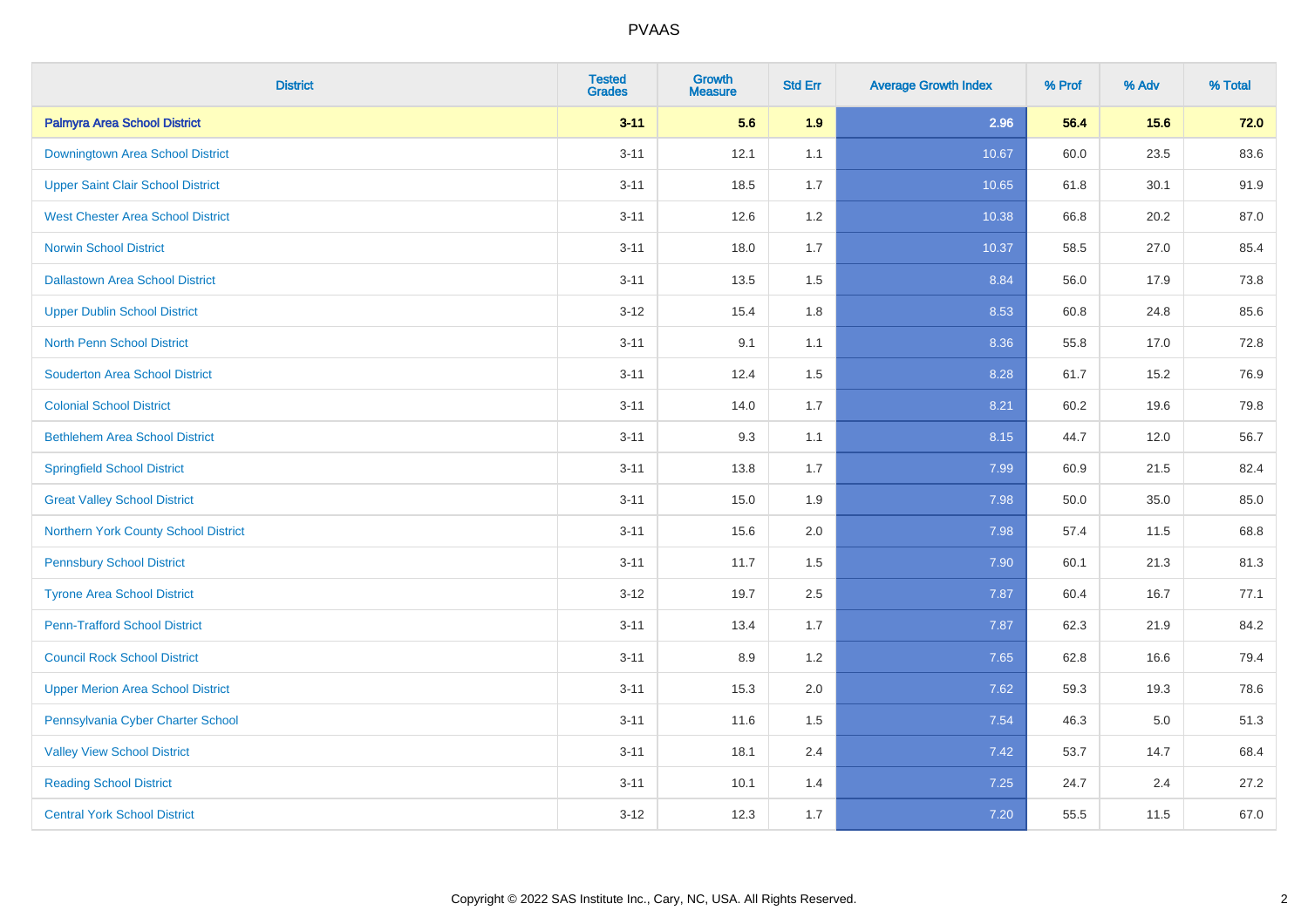| <b>District</b>                               | <b>Tested</b><br><b>Grades</b> | <b>Growth</b><br><b>Measure</b> | <b>Std Err</b> | <b>Average Growth Index</b> | % Prof | % Adv | % Total |
|-----------------------------------------------|--------------------------------|---------------------------------|----------------|-----------------------------|--------|-------|---------|
| <b>Palmyra Area School District</b>           | $3 - 11$                       | 5.6                             | 1.9            | 2.96                        | 56.4   | 15.6  | 72.0    |
| <b>Delaware Valley School District</b>        | $3 - 11$                       | 12.6                            | 1.8            | 6.93                        | 55.2   | 16.2  | 71.4    |
| <b>Southern York County School District</b>   | $3 - 11$                       | 14.2                            | 2.1            | 6.91                        | 55.1   | 18.1  | 73.1    |
| <b>Wissahickon School District</b>            | $3 - 10$                       | 12.5                            | 1.8            | 6.85                        | 58.3   | 22.4  | 80.7    |
| <b>Hazleton Area School District</b>          | $3 - 11$                       | 9.6                             | 1.4            | 6.77                        | 45.0   | 7.8   | 52.9    |
| <b>Garnet Valley School District</b>          | $3 - 10$                       | 10.9                            | 1.7            | 6.53                        | 67.1   | 19.0  | 86.1    |
| <b>Derry Township School District</b>         | $3 - 10$                       | 12.8                            | 2.0            | 6.39                        | 54.8   | 25.8  | 80.6    |
| <b>Deer Lakes School District</b>             | $3 - 11$                       | 17.0                            | 2.7            | 6.32                        | 61.5   | 16.4  | 77.9    |
| <b>Pine-Richland School District</b>          | $3 - 11$                       | 11.5                            | 1.8            | 6.31                        | 60.6   | 24.4  | 85.0    |
| Abington Heights School District              | $3 - 11$                       | 13.5                            | 2.2            | 6.27                        | 58.3   | 16.2  | 74.5    |
| <b>Avon Grove School District</b>             | $3 - 10$                       | 10.0                            | 1.6            | 6.26                        | 56.3   | 18.6  | 74.9    |
| <b>Ridley School District</b>                 | $3 - 12$                       | 10.0                            | 1.6            | 6.10                        | 45.6   | 8.2   | 53.8    |
| <b>Saucon Valley School District</b>          | $3 - 11$                       | 14.7                            | 2.5            | 5.98                        | 48.7   | 20.2  | 69.0    |
| <b>Wilson School District</b>                 | $3-12$                         | 8.8                             | 1.5            | 5.96                        | 52.6   | 14.6  | 67.2    |
| <b>Mountain View School District</b>          | $3 - 11$                       | 20.9                            | 3.5            | 5.91                        | 57.8   | 20.3  | 78.1    |
| <b>Fleetwood Area School District</b>         | $3 - 10$                       | 12.2                            | 2.2            | 5.68                        | 53.5   | 11.6  | 65.2    |
| <b>Unionville-Chadds Ford School District</b> | $3 - 11$                       | 17.1                            | 3.1            | 5.51                        | 68.1   | 13.2  | 81.3    |
| <b>Mifflin County School District</b>         | $3 - 11$                       | 9.1                             | 1.7            | 5.49                        | 47.1   | 6.7   | 53.8    |
| Fox Chapel Area School District               | $3 - 11$                       | 9.8                             | 1.8            | 5.36                        | 56.6   | 28.6  | 85.2    |
| <b>Haverford Township School District</b>     | $3 - 11$                       | 8.0                             | 1.5            | 5.27                        | 53.0   | 25.5  | 78.6    |
| <b>Cocalico School District</b>               | $3 - 11$                       | 10.6                            | 2.0            | 5.18                        | 50.8   | 14.1  | 64.8    |
| <b>City CHS</b>                               | $10 - 11$                      | 13.6                            | 2.7            | 5.12                        | 45.8   | 3.0   | 48.8    |
| <b>Cornwall-Lebanon School District</b>       | $3 - 11$                       | 8.3                             | 1.6            | 5.08                        | 47.2   | 8.4   | 55.6    |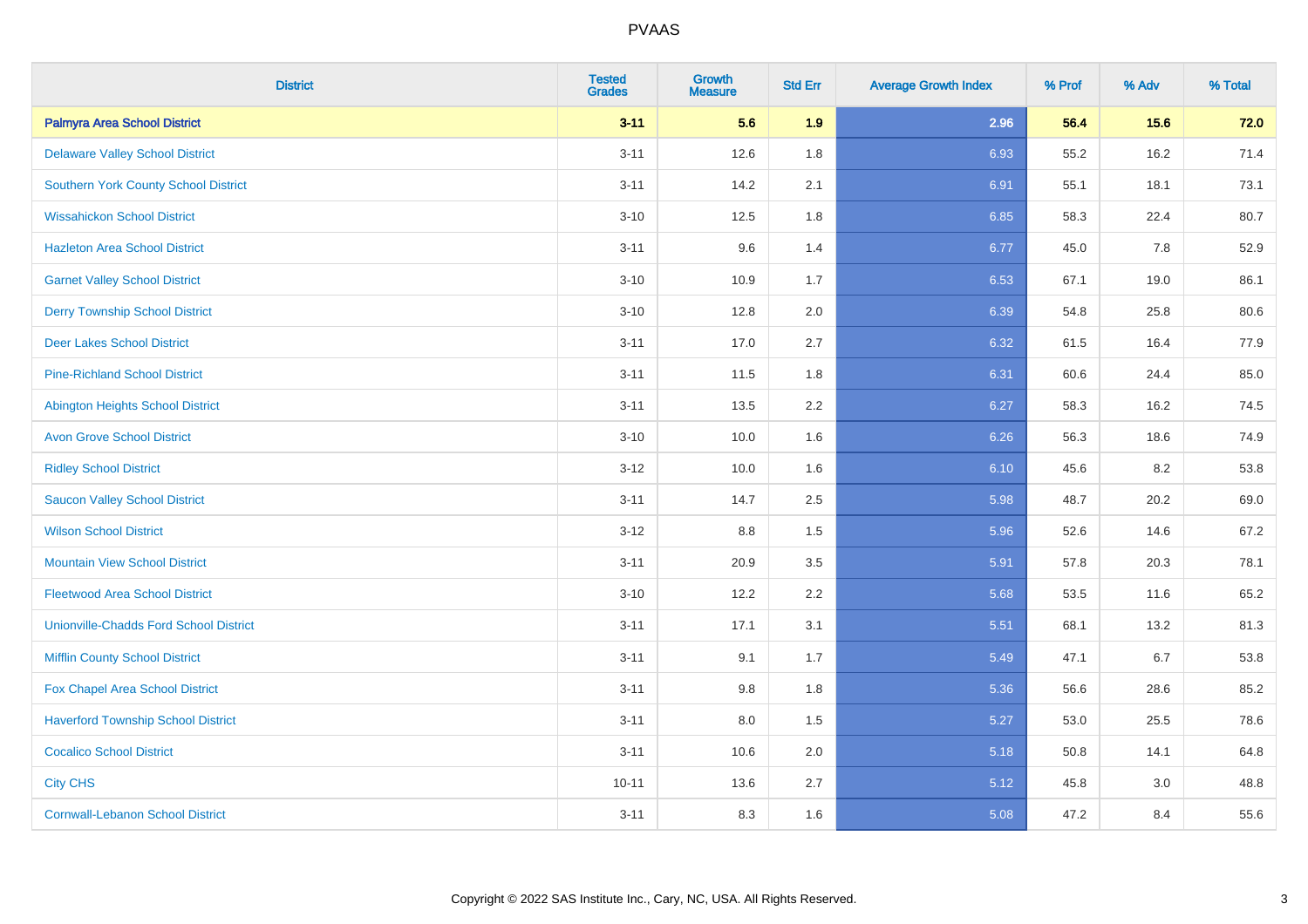| <b>District</b>                                    | <b>Tested</b><br><b>Grades</b> | Growth<br><b>Measure</b> | <b>Std Err</b> | <b>Average Growth Index</b> | % Prof | % Adv | % Total |
|----------------------------------------------------|--------------------------------|--------------------------|----------------|-----------------------------|--------|-------|---------|
| <b>Palmyra Area School District</b>                | $3 - 11$                       | 5.6                      | 1.9            | 2.96                        | 56.4   | 15.6  | 72.0    |
| <b>West Perry School District</b>                  | $3 - 11$                       | 12.5                     | 2.5            | 4.99                        | 56.6   | 8.4   | 65.0    |
| <b>York Suburban School District</b>               | $3 - 11$                       | 10.1                     | 2.1            | 4.91                        | 53.5   | 27.8  | 81.3    |
| <b>Commonwealth Charter Academy Charter School</b> | $3 - 10$                       | 9.1                      | 1.9            | 4.90                        | 47.2   | 9.1   | 56.3    |
| Shippensburg Area School District                  | $3 - 11$                       | 9.3                      | 1.9            | 4.84                        | 53.1   | 10.2  | 63.3    |
| Penns Valley Area School District                  | $3 - 12$                       | 14.0                     | 2.9            | 4.80                        | 41.9   | 23.1  | 65.0    |
| <b>Fort Leboeuf School District</b>                | $3 - 11$                       | 11.7                     | 2.5            | 4.73                        | 48.5   | 21.1  | 69.6    |
| <b>Conestoga Valley School District</b>            | $3 - 11$                       | 8.7                      | 1.8            | 4.69                        | 60.3   | 13.5  | 73.8    |
| <b>Derry Area School District</b>                  | $3 - 11$                       | 13.2                     | 2.8            | 4.69                        | 60.0   | 12.5  | 72.5    |
| <b>Littlestown Area School District</b>            | $3 - 11$                       | 11.4                     | $2.5\,$        | 4.62                        | 55.2   | 10.4  | 65.6    |
| <b>Upper Darby School District</b>                 | $3 - 12$                       | 6.9                      | 1.5            | 4.62                        | 45.0   | 6.7   | 51.7    |
| Pocono Mountain School District                    | $3 - 12$                       | $6.8\,$                  | 1.5            | 4.62                        | 45.8   | 5.0   | 50.7    |
| Northern Bedford County School District            | $3 - 11$                       | 16.5                     | 3.6            | 4.58                        | 51.7   | 20.0  | 71.7    |
| <b>Spring-Ford Area School District</b>            | $3 - 11$                       | 6.0                      | 1.3            | 4.46                        | 60.8   | 16.5  | 77.4    |
| <b>Iroquois School District</b>                    | $3 - 11$                       | 13.1                     | 3.0            | 4.35                        | 48.2   | 7.8   | 56.0    |
| <b>Parkland School District</b>                    | $3 - 11$                       | 5.3                      | 1.2            | 4.30                        | 58.0   | 22.3  | 80.4    |
| <b>Centennial School District</b>                  | $3 - 10$                       | 7.1                      | 1.7            | 4.29                        | 50.1   | 8.7   | 58.9    |
| <b>Moon Area School District</b>                   | $3 - 11$                       | 8.2                      | 1.9            | 4.25                        | 58.7   | 18.5  | 77.2    |
| <b>Montoursville Area School District</b>          | $3 - 12$                       | 10.8                     | 2.5            | 4.24                        | 44.6   | 20.1  | 64.8    |
| <b>Greenwood School District</b>                   | $3 - 11$                       | 15.9                     | 3.9            | 4.11                        | 50.0   | 25.0  | 75.0    |
| <b>Greater Nanticoke Area School District</b>      | $3 - 12$                       | 11.2                     | 2.8            | 4.01                        | 38.0   | 12.4  | 50.4    |
| <b>William Penn School District</b>                | $3 - 12$                       | 8.3                      | 2.1            | 3.99                        | 35.6   | 3.0   | 38.7    |
| Lake-Lehman School District                        | $3 - 11$                       | 10.8                     | 2.7            | 3.93                        | 55.3   | 7.9   | 63.2    |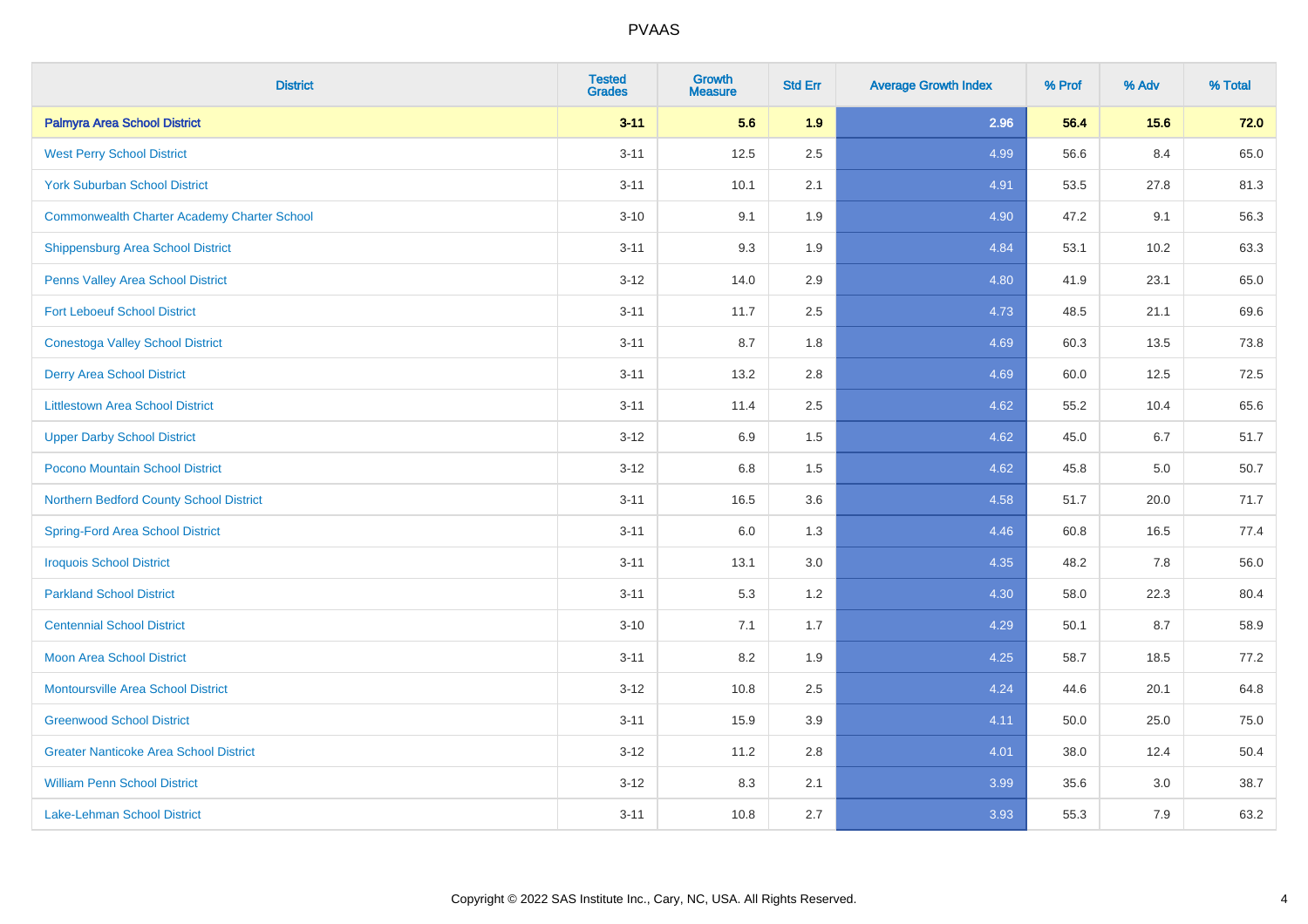| <b>District</b>                               | <b>Tested</b><br><b>Grades</b> | <b>Growth</b><br><b>Measure</b> | <b>Std Err</b> | <b>Average Growth Index</b> | % Prof | % Adv   | % Total  |
|-----------------------------------------------|--------------------------------|---------------------------------|----------------|-----------------------------|--------|---------|----------|
| <b>Palmyra Area School District</b>           | $3 - 11$                       | 5.6                             | 1.9            | 2.96                        | 56.4   | 15.6    | 72.0     |
| <b>Freeport Area School District</b>          | $3 - 10$                       | 9.7                             | 2.5            | 3.91                        | 57.5   | 17.8    | 75.3     |
| <b>Allentown City School District</b>         | $3 - 12$                       | 5.3                             | 1.4            | 3.88                        | 25.3   | 2.7     | 28.0     |
| <b>Eastern Lebanon County School District</b> | $3 - 11$                       | 8.6                             | 2.2            | 3.84                        | 48.8   | 11.4    | 60.3     |
| <b>Octorara Area School District</b>          | $3 - 11$                       | 9.1                             | 2.4            | 3.82                        | 52.1   | 8.5     | 60.6     |
| <b>Midd-West School District</b>              | $3 - 11$                       | 10.3                            | 2.7            | 3.80                        | 58.0   | 13.4    | 71.4     |
| <b>Mckeesport Area School District</b>        | $3 - 12$                       | 9.0                             | 2.4            | 3.72                        | 31.0   | 4.5     | 35.5     |
| <b>Eastern York School District</b>           | $3 - 11$                       | 9.6                             | 2.6            | 3.71                        | 56.3   | 12.6    | 68.9     |
| <b>Hamburg Area School District</b>           | $3 - 11$                       | 8.9                             | 2.5            | 3.63                        | 43.5   | 8.2     | 51.7     |
| <b>West Shore School District</b>             | $3 - 12$                       | 5.0                             | 1.4            | 3.59                        | 54.2   | 9.4     | 63.6     |
| Selinsgrove Area School District              | $3 - 12$                       | 8.3                             | 2.3            | 3.54                        | 56.8   | 10.0    | 66.8     |
| Pen Argyl Area School District                | $3 - 12$                       | 9.2                             | 2.7            | 3.46                        | 50.0   | 12.6    | 62.6     |
| Ambridge Area School District                 | $3 - 12$                       | 9.1                             | 2.6            | 3.46                        | 50.4   | 10.7    | 61.1     |
| <b>Whitehall-Coplay School District</b>       | $3 - 11$                       | 6.1                             | 1.8            | 3.45                        | 49.3   | 7.4     | 56.6     |
| <b>School Lane Charter School</b>             | $3 - 11$                       | 12.4                            | 3.6            | 3.43                        | 59.1   | $9.8\,$ | 68.9     |
| Pennsylvania Virtual Charter School           | $3 - 11$                       | 11.8                            | $3.5\,$        | 3.37                        | 56.5   | 11.1    | 67.6     |
| Mastery Charter School - Hardy Williams       | $3 - 11$                       | 11.4                            | 3.4            | 3.33                        | 44.3   | 5.7     | $50.0\,$ |
| <b>Central Dauphin School District</b>        | $3 - 11$                       | 4.4                             | 1.3            | 3.32                        | 53.3   | 7.4     | 60.7     |
| Mechanicsburg Area School District            | $3 - 11$                       | 5.9                             | 1.8            | 3.29                        | 57.2   | 13.7    | 70.9     |
| <b>East Penn School District</b>              | $3 - 11$                       | 4.1                             | 1.3            | 3.27                        | 55.8   | 11.5    | 67.3     |
| <b>Tech Freire Charter School</b>             | $9 - 11$                       | 9.3                             | 2.9            | 3.26                        | 18.0   | 1.1     | 19.1     |
| <b>Wayne Highlands School District</b>        | $3 - 11$                       | 7.8                             | 2.4            | 3.23                        | 52.3   | 13.1    | 65.4     |
| <b>Sayre Area School District</b>             | $3 - 11$                       | 11.2                            | 3.5            | 3.20                        | 52.2   | 7.5     | 59.7     |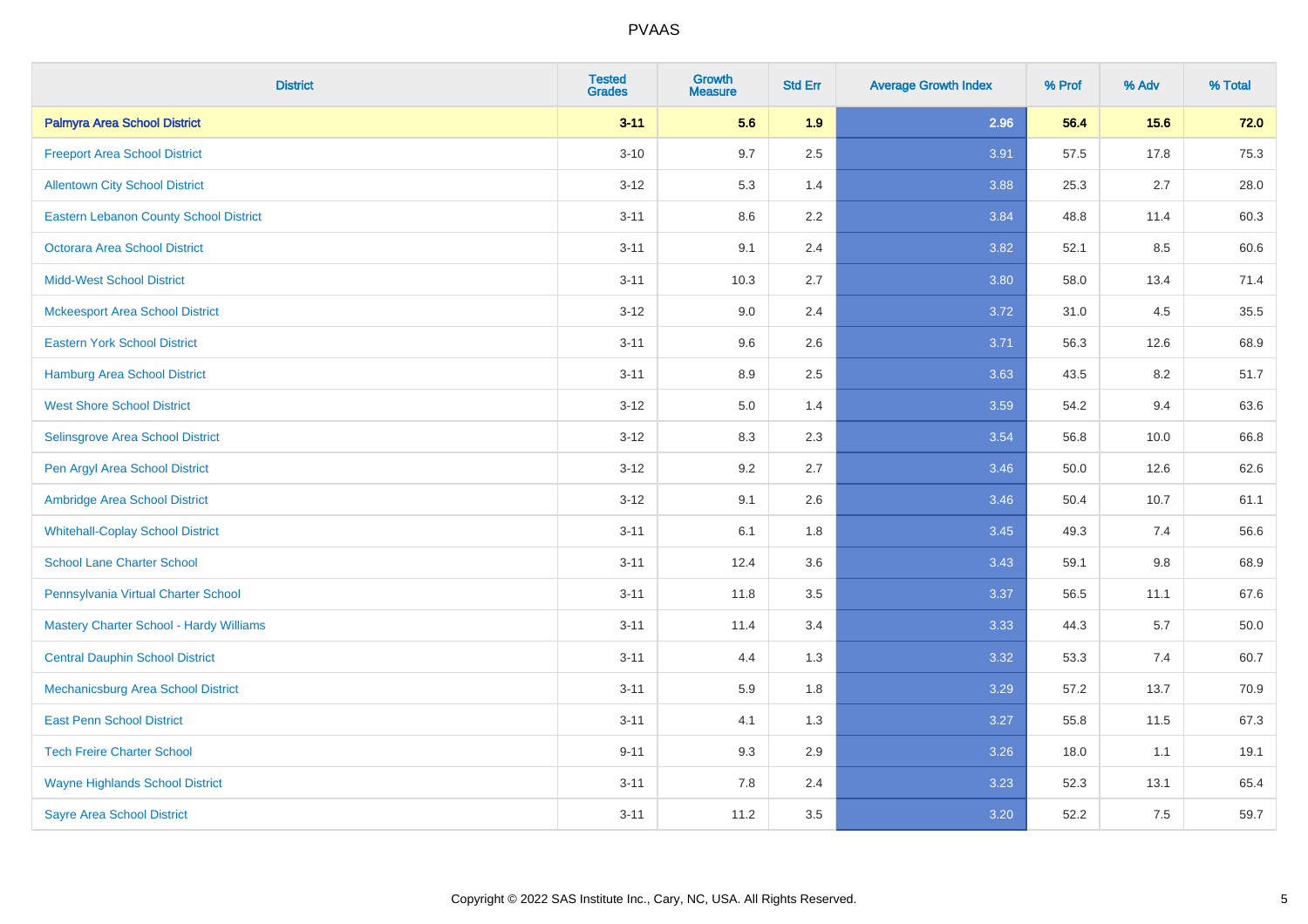| <b>District</b>                                | <b>Tested</b><br><b>Grades</b> | Growth<br><b>Measure</b> | <b>Std Err</b> | <b>Average Growth Index</b> | % Prof | % Adv | % Total |
|------------------------------------------------|--------------------------------|--------------------------|----------------|-----------------------------|--------|-------|---------|
| <b>Palmyra Area School District</b>            | $3 - 11$                       | 5.6                      | 1.9            | 2.96                        | 56.4   | 15.6  | 72.0    |
| <b>Jamestown Area School District</b>          | $3 - 11$                       | 13.5                     | 4.2            | 3.19                        | 64.4   | 13.3  | 77.8    |
| <b>Bethel Park School District</b>             | $3 - 11$                       | 5.6                      | 1.8            | 3.18                        | 65.3   | 18.6  | 83.9    |
| <b>Avon Grove Charter School</b>               | $3 - 11$                       | 9.0                      | 2.9            | 3.13                        | 58.8   | 16.7  | 75.5    |
| <b>Ephrata Area School District</b>            | $3 - 11$                       | 5.6                      | 1.8            | 3.12                        | 54.7   | 9.5   | 64.2    |
| <b>Connellsville Area School District</b>      | $3 - 11$                       | 6.1                      | 2.0            | 3.05                        | 45.4   | 7.8   | 53.2    |
| Northern Cambria School District               | $3 - 11$                       | 10.0                     | 3.3            | 3.04                        | 47.4   | 5.1   | 52.6    |
| Saint Marys Area School District               | $3 - 11$                       | 7.8                      | 2.6            | 3.04                        | 57.0   | 8.2   | 65.2    |
| <b>Cranberry Area School District</b>          | $3 - 12$                       | 9.2                      | 3.0            | 3.04                        | 47.5   | 10.2  | 57.6    |
| Northeastern York School District              | $3 - 11$                       | 5.9                      | 2.0            | 3.03                        | 51.1   | 16.6  | 67.6    |
| <b>Neshaminy School District</b>               | $3 - 11$                       | 4.0                      | 1.3            | 3.02                        | 58.7   | 9.5   | 68.2    |
| <b>Palmyra Area School District</b>            | $3 - 11$                       | 5.6                      | 1.9            | 2.96                        | 56.4   | 15.6  | 72.0    |
| <b>Montgomery Area School District</b>         | $3 - 11$                       | 10.7                     | 3.6            | 2.96                        | 48.7   | 12.4  | 61.1    |
| <b>Dover Area School District</b>              | $3 - 12$                       | 6.0                      | 2.1            | 2.94                        | 52.2   | 6.0   | 58.2    |
| <b>Daniel Boone Area School District</b>       | $3 - 12$                       | 5.7                      | 2.0            | 2.88                        | 51.0   | 11.5  | 62.6    |
| <b>Stroudsburg Area School District</b>        | $3 - 11$                       | 5.5                      | 1.9            | 2.88                        | 48.1   | 4.2   | 52.3    |
| <b>Hollidaysburg Area School District</b>      | $3 - 11$                       | 6.0                      | 2.1            | 2.88                        | 57.1   | 12.3  | 69.4    |
| <b>Hempfield Area School District</b>          | $3 - 12$                       | 4.6                      | 1.6            | 2.86                        | 53.5   | 20.1  | 73.6    |
| <b>Jenkintown School District</b>              | $3 - 11$                       | 12.5                     | 4.4            | 2.84                        | 54.6   | 29.6  | 84.1    |
| Lehigh Valley Charter High School For The Arts | $9 - 10$                       | 7.3                      | 2.6            | 2.82                        | 62.3   | 18.2  | 80.5    |
| <b>Peters Township School District</b>         | $3 - 11$                       | 5.0                      | 1.8            | 2.76                        | 59.8   | 26.1  | 85.9    |
| <b>Warwick School District</b>                 | $3 - 11$                       | 5.2                      | 1.9            | 2.76                        | 46.4   | 17.0  | 63.3    |
| <b>Mars Area School District</b>               | $3 - 10$                       | 5.7                      | 2.1            | 2.75                        | 57.9   | 18.2  | 76.1    |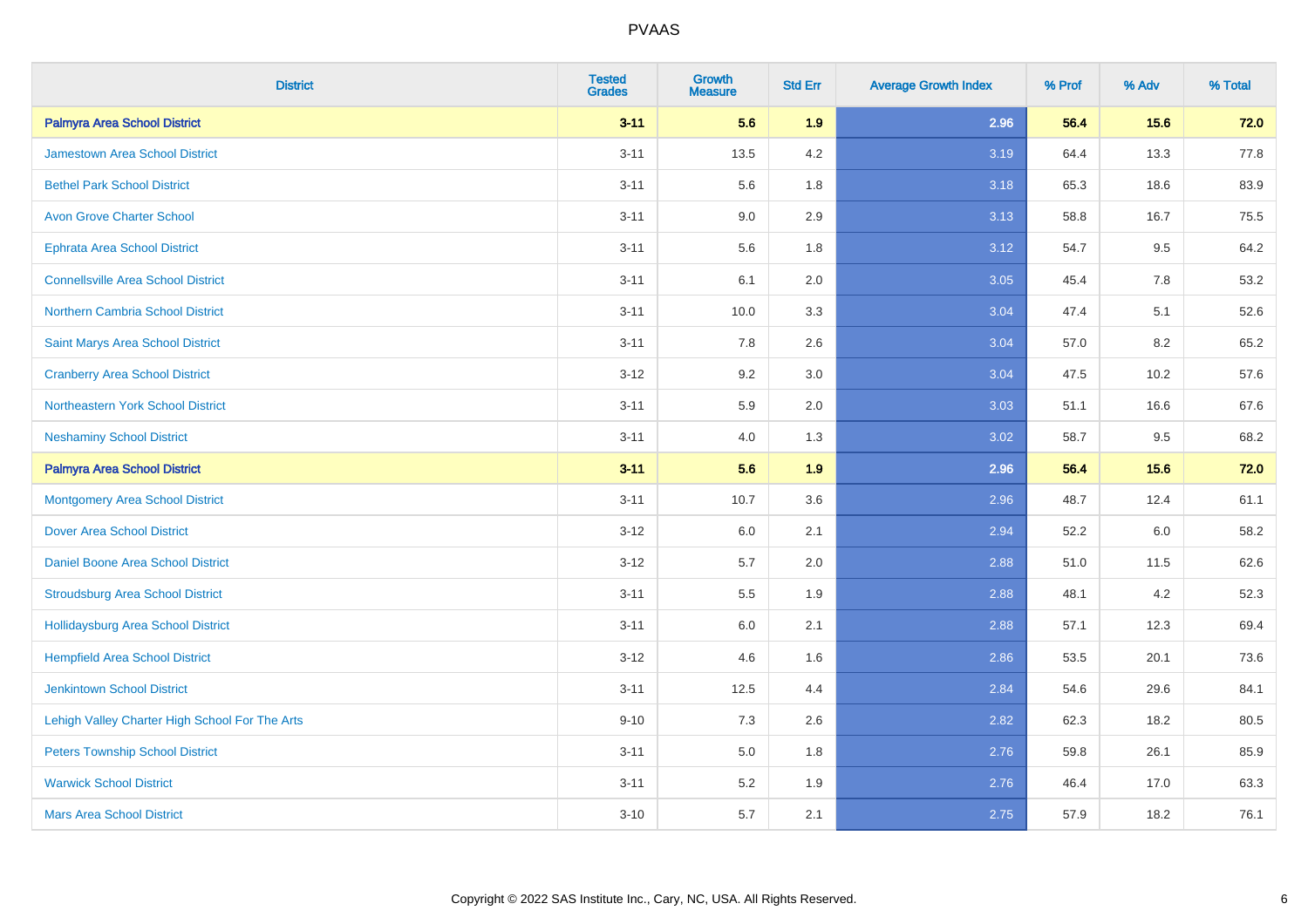| <b>District</b>                             | <b>Tested</b><br><b>Grades</b> | <b>Growth</b><br><b>Measure</b> | <b>Std Err</b> | <b>Average Growth Index</b> | % Prof | % Adv   | % Total |
|---------------------------------------------|--------------------------------|---------------------------------|----------------|-----------------------------|--------|---------|---------|
| <b>Palmyra Area School District</b>         | $3 - 11$                       | 5.6                             | 1.9            | 2.96                        | 56.4   | 15.6    | 72.0    |
| <b>Homer-Center School District</b>         | $3 - 11$                       | 9.7                             | 3.6            | 2.70                        | 45.1   | 17.2    | 62.3    |
| Multicultural Academy Charter School        | $9 - 11$                       | 9.5                             | 3.5            | 2.69                        | 22.0   | 0.0     | 22.0    |
| <b>Wyalusing Area School District</b>       | $3 - 12$                       | 8.8                             | 3.3            | 2.68                        | 54.6   | 11.7    | 66.2    |
| <b>Spring Grove Area School District</b>    | $3 - 11$                       | 5.6                             | 2.1            | 2.68                        | 55.1   | 15.0    | 70.1    |
| <b>Kennett Consolidated School District</b> | $3 - 11$                       | 4.8                             | 1.8            | 2.61                        | 52.5   | 10.7    | 63.2    |
| New Hope-Solebury School District           | $3 - 11$                       | 7.5                             | 2.9            | 2.57                        | 68.2   | 22.7    | 90.9    |
| <b>Penncrest School District</b>            | $3 - 11$                       | 5.7                             | 2.2            | 2.57                        | 47.2   | 7.1     | 54.3    |
| Renaissance Academy Charter School          | $3 - 11$                       | 8.3                             | 3.3            | 2.54                        | 45.6   | 22.8    | 68.4    |
| Northampton Area School District            | $3 - 11$                       | 4.0                             | 1.6            | 2.51                        | 52.3   | 10.8    | 63.1    |
| <b>Clarion Area School District</b>         | $3 - 11$                       | 10.3                            | 4.1            | 2.51                        | 45.4   | 14.6    | 60.0    |
| 21st Century Cyber Charter School           | $6 - 12$                       | 5.7                             | 2.3            | 2.50                        | 56.7   | 8.3     | 65.0    |
| <b>Shenandoah Valley School District</b>    | $3 - 11$                       | 9.7                             | 3.9            | 2.49                        | 28.3   | $5.0\,$ | 33.3    |
| Wilmington Area School District             | $3 - 11$                       | 7.5                             | 3.0            | 2.48                        | 55.1   | 5.1     | 60.2    |
| <b>Bethlehem-Center School District</b>     | $3 - 10$                       | 8.1                             | 3.3            | 2.46                        | 35.1   | 1.4     | 36.5    |
| <b>Belmont Charter School</b>               | $3 - 10$                       | 16.0                            | 6.5            | 2.45                        | 64.3   | $0.0\,$ | 64.3    |
| <b>Belle Vernon Area School District</b>    | $3 - 11$                       | 6.5                             | 2.6            | 2.44                        | 55.6   | 11.1    | 66.7    |
| <b>Wattsburg Area School District</b>       | $3 - 11$                       | 6.5                             | 2.7            | 2.43                        | 42.7   | 7.6     | 50.3    |
| People For People Charter School            | $3 - 12$                       | 13.3                            | 5.5            | 2.43                        | 13.5   | 0.0     | 13.5    |
| <b>New Foundations Charter School</b>       | $3 - 11$                       | 5.4                             | 2.2            | 2.41                        | 47.2   | 2.5     | 49.8    |
| <b>Hampton Township School District</b>     | $3 - 11$                       | 5.1                             | 2.2            | 2.35                        | 54.0   | 28.2    | 82.2    |
| <b>Franklin Area School District</b>        | $3 - 11$                       | 6.6                             | 2.8            | 2.34                        | 48.2   | 4.5     | 52.7    |
| <b>Governor Mifflin School District</b>     | $3 - 11$                       | 4.1                             | 1.8            | 2.33                        | 42.5   | 7.2     | 49.7    |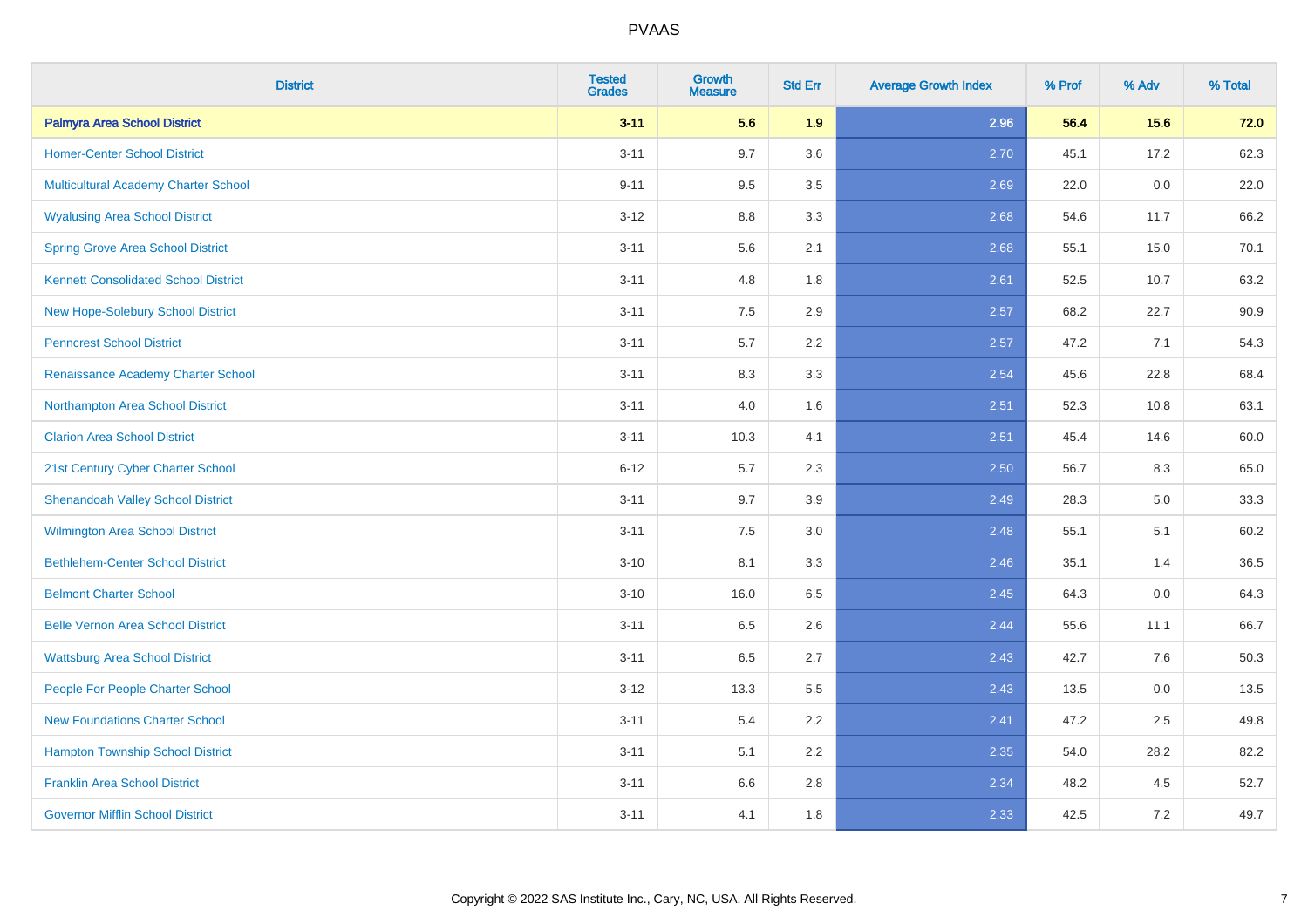| <b>District</b>                                        | <b>Tested</b><br><b>Grades</b> | <b>Growth</b><br><b>Measure</b> | <b>Std Err</b> | <b>Average Growth Index</b> | % Prof | % Adv | % Total |
|--------------------------------------------------------|--------------------------------|---------------------------------|----------------|-----------------------------|--------|-------|---------|
| <b>Palmyra Area School District</b>                    | $3 - 11$                       | 5.6                             | 1.9            | 2.96                        | 56.4   | 15.6  | 72.0    |
| <b>Collegium Charter School</b>                        | $3 - 10$                       | 5.9                             | 2.5            | 2.33                        | 38.1   | 7.9   | 46.0    |
| <b>Richland School District</b>                        | $3 - 11$                       | 6.7                             | 2.9            | 2.33                        | 62.2   | 19.2  | 81.4    |
| <b>Brookville Area School District</b>                 | $3 - 11$                       | 6.9                             | 3.0            | 2.30                        | 55.2   | 15.6  | 70.8    |
| <b>Wilson Area School District</b>                     | $3 - 11$                       | 6.0                             | 2.6            | 2.30                        | 48.7   | 8.5   | 57.2    |
| <b>Agora Cyber Charter School</b>                      | $3 - 11$                       | 5.8                             | 2.6            | 2.28                        | 42.8   | 6.6   | 49.4    |
| <b>Carbondale Area School District</b>                 | $3 - 10$                       | 7.4                             | 3.3            | 2.25                        | 56.6   | 2.6   | 59.2    |
| <b>Carlynton School District</b>                       | $3 - 11$                       | 7.3                             | 3.3            | 2.22                        | 41.0   | 10.5  | 51.6    |
| Lincoln Leadership Academy Charter School              | $3 - 12$                       | 14.2                            | 6.4            | 2.22                        | 23.5   | 0.0   | 23.5    |
| Pennsylvania Distance Learning Charter School          | $3 - 12$                       | 9.3                             | 4.2            | 2.22                        | 42.2   | 3.1   | 45.3    |
| <b>Allegheny Valley School District</b>                | $3 - 11$                       | 8.5                             | 3.9            | 2.17                        | 53.1   | 12.2  | 65.3    |
| Pennsylvania Leadership Charter School                 | $3 - 11$                       | 4.6                             | 2.2            | 2.13                        | 55.4   | 11.2  | 66.7    |
| Community Academy Of Philadelphia Charter School       | $3 - 11$                       | 5.8                             | 2.7            | 2.12                        | 26.7   | 0.9   | 27.6    |
| <b>Muhlenberg School District</b>                      | $3 - 10$                       | 4.0                             | 1.9            | 2.10                        | 34.2   | 2.6   | 36.8    |
| <b>Eastern Lancaster County School District</b>        | $3 - 12$                       | 4.5                             | 2.2            | 2.09                        | 46.3   | 11.4  | 57.6    |
| <b>Grove City Area School District</b>                 | $3 - 12$                       | 5.1                             | 2.4            | 2.09                        | 36.4   | 16.5  | 52.8    |
| <b>South Western School District</b>                   | $3 - 12$                       | 3.9                             | 1.9            | 2.08                        | 60.2   | 8.1   | 68.3    |
| <b>Keystone Oaks School District</b>                   | $3 - 11$                       | 5.5                             | 2.6            | 2.07                        | 53.2   | 12.1  | 65.4    |
| <b>Millcreek Township School District</b>              | $3 - 11$                       | 3.1                             | 1.5            | 2.06                        | 55.6   | 14.2  | 69.7    |
| <b>Coudersport Area School District</b>                | $3 - 11$                       | 7.7                             | 3.7            | 2.06                        | 55.7   | 8.2   | 63.9    |
| Dr Robert Ketterer Charter School Inc                  | $6 - 12$                       | 10.1                            | 5.0            | 2.04                        | 14.9   | 0.4   | 15.3    |
| <b>Chester Charter Scholars Academy Charter School</b> | $3 - 12$                       | 8.4                             | 4.1            | 2.03                        | 23.4   | 0.0   | 23.4    |
| <b>Blackhawk School District</b>                       | $3 - 11$                       | 4.7                             | 2.3            | 2.01                        | 55.8   | 8.8   | 64.6    |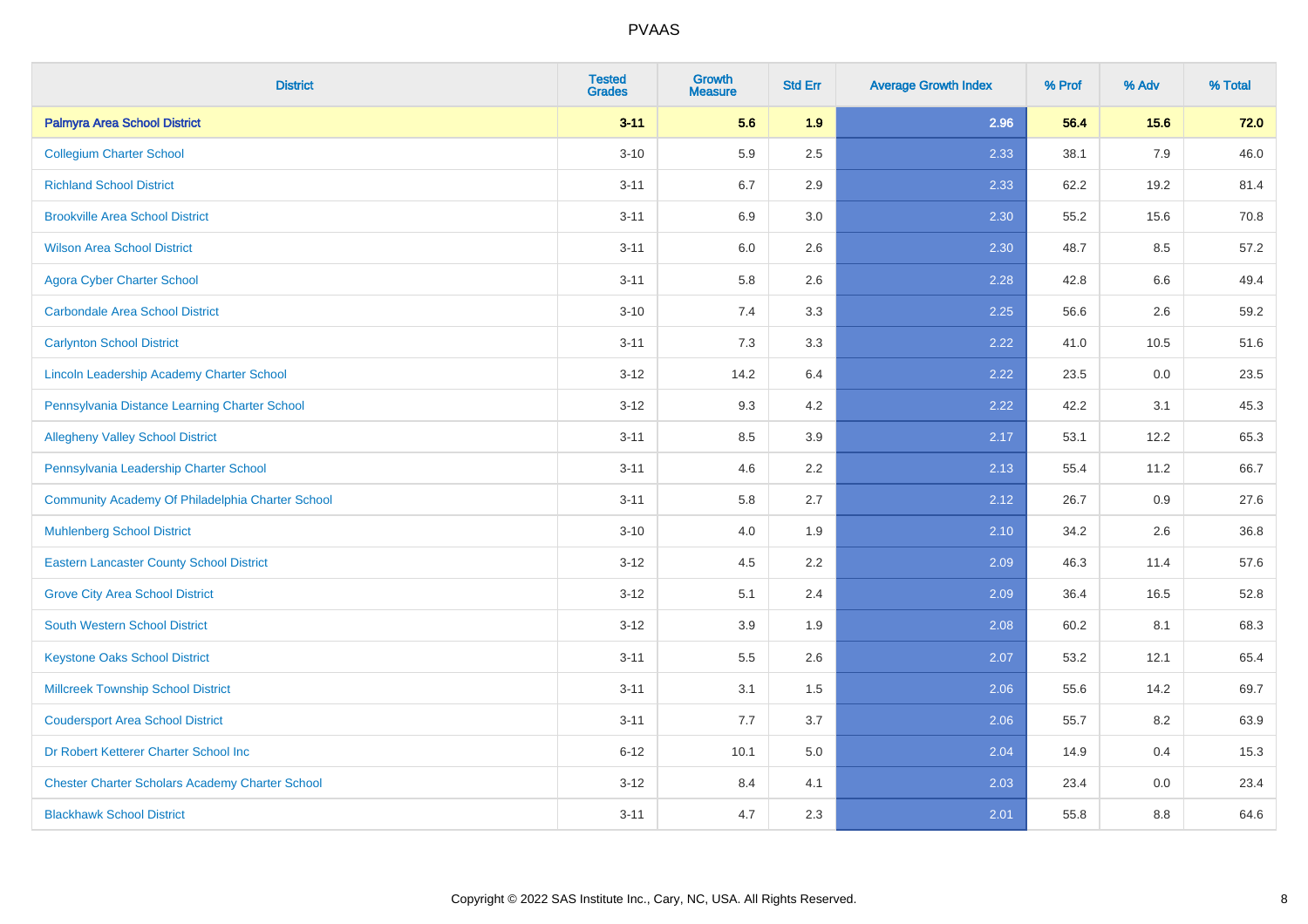| <b>District</b>                                 | <b>Tested</b><br><b>Grades</b> | <b>Growth</b><br><b>Measure</b> | <b>Std Err</b> | <b>Average Growth Index</b> | % Prof | % Adv   | % Total |
|-------------------------------------------------|--------------------------------|---------------------------------|----------------|-----------------------------|--------|---------|---------|
| <b>Palmyra Area School District</b>             | $3 - 11$                       | 5.6                             | 1.9            | 2.96                        | 56.4   | 15.6    | 72.0    |
| Altoona Area School District                    | $3 - 12$                       | 3.3                             | 1.6            | 1.99                        | 47.7   | $8.2\,$ | 55.9    |
| <b>Central Valley School District</b>           | $3 - 10$                       | 4.8                             | 2.4            | 1.98                        | 56.9   | $9.0\,$ | 65.9    |
| <b>West Allegheny School District</b>           | $3 - 12$                       | 4.0                             | 2.1            | 1.96                        | 63.1   | 15.7    | 78.8    |
| <b>Pottsville Area School District</b>          | $3 - 12$                       | 4.4                             | 2.3            | 1.94                        | 44.8   | 5.4     | 50.2    |
| <b>Beaver Area School District</b>              | $3 - 10$                       | 4.7                             | 2.4            | 1.94                        | 57.4   | 16.8    | 74.2    |
| <b>Western Wayne School District</b>            | $3 - 11$                       | 5.6                             | 2.9            | 1.93                        | 41.3   | 17.4    | 58.7    |
| <b>Steel Valley School District</b>             | $3 - 11$                       | 6.5                             | 3.4            | 1.89                        | 50.7   | 5.6     | 56.3    |
| <b>Sharon City School District</b>              | $3 - 11$                       | 4.9                             | 2.6            | 1.87                        | 48.2   | 5.3     | 53.4    |
| <b>Uniontown Area School District</b>           | $3 - 11$                       | 6.0                             | 3.2            | 1.87                        | 62.4   | 5.9     | 68.2    |
| <b>Blacklick Valley School District</b>         | $3 - 11$                       | 8.0                             | 4.3            | 1.85                        | 34.1   | 0.0     | 34.1    |
| <b>Monessen City School District</b>            | $3 - 10$                       | 8.3                             | 4.5            | 1.85                        | 42.9   | 2.9     | 45.7    |
| <b>Hanover Public School District</b>           | $3 - 11$                       | 5.2                             | 2.8            | 1.83                        | 52.2   | 14.4    | 66.7    |
| <b>Laurel Highlands School District</b>         | $3 - 11$                       | 4.3                             | 2.4            | 1.81                        | 44.9   | 9.6     | 54.5    |
| <b>Sto-Rox School District</b>                  | $3 - 10$                       | 6.6                             | 3.7            | 1.80                        | 13.4   | 0.0     | 13.4    |
| <b>York Academy Regional Charter School</b>     | $3 - 11$                       | 9.0                             | 5.0            | 1.79                        | 55.2   | $0.0\,$ | 55.2    |
| <b>Salisbury Township School District</b>       | $3 - 11$                       | 6.3                             | 3.6            | $1.77$                      | 46.2   | 6.6     | 52.8    |
| <b>Bentworth School District</b>                | $3 - 11$                       | 5.7                             | 3.2            | 1.75                        | 44.2   | 19.5    | 63.6    |
| <b>Northgate School District</b>                | $3 - 11$                       | 6.3                             | 3.6            | 1.73                        | 53.3   | 16.7    | 70.0    |
| <b>Reach Cyber Charter School</b>               | $3 - 11$                       | 8.1                             | 4.7            | 1.72                        | 42.4   | 4.6     | 47.0    |
| <b>Oswayo Valley School District</b>            | $3 - 12$                       | 8.5                             | 5.0            | 1.68                        | 50.0   | 16.7    | 66.7    |
| <b>Central Bucks School District</b>            | $3 - 11$                       | 1.6                             | 0.9            | 1.66                        | 63.0   | 16.8    | 79.8    |
| <b>Allegheny-Clarion Valley School District</b> | $3 - 10$                       | 7.8                             | 4.7            | 1.65                        | 53.3   | 3.3     | 56.7    |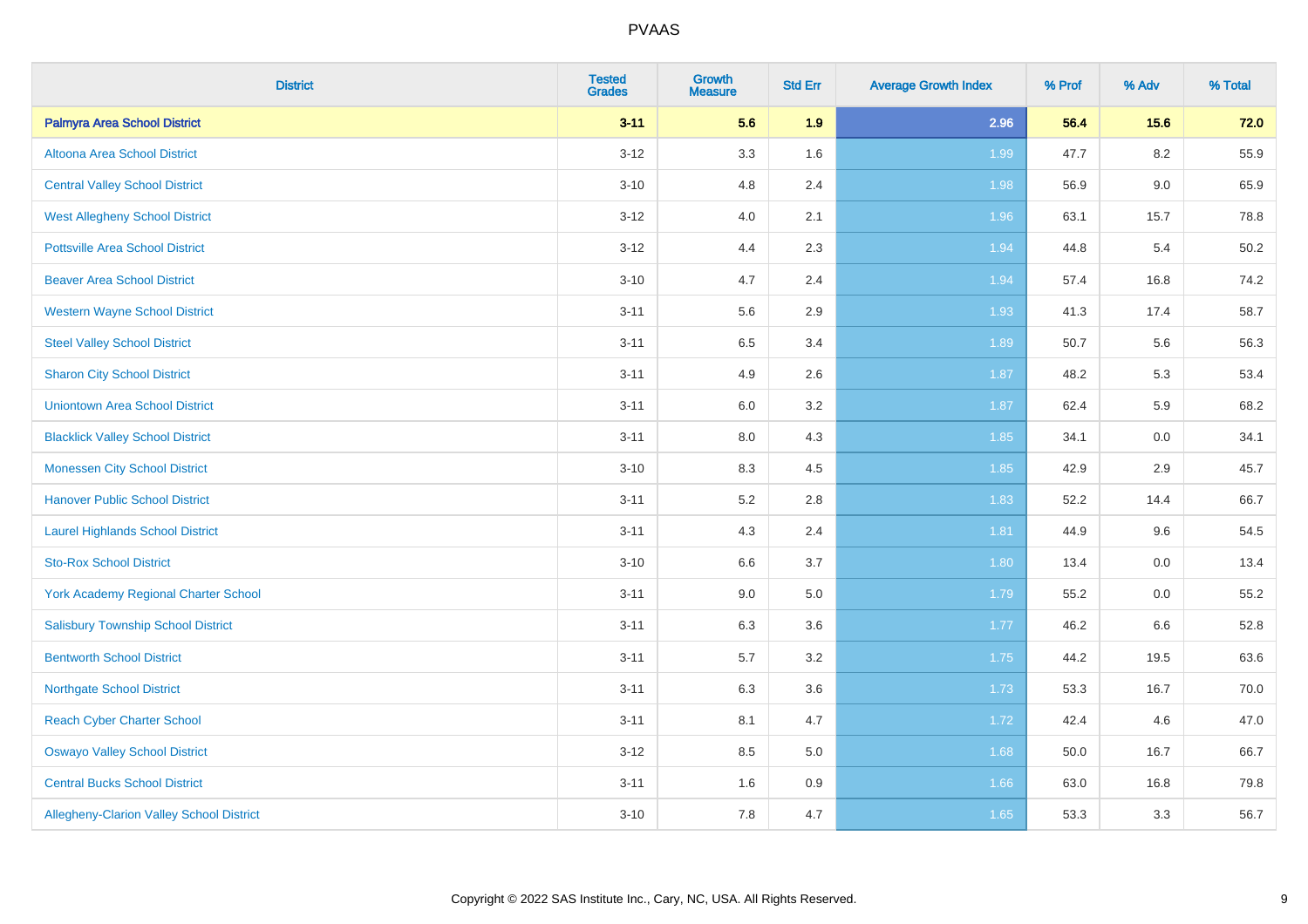| <b>District</b>                                    | <b>Tested</b><br><b>Grades</b> | <b>Growth</b><br><b>Measure</b> | <b>Std Err</b> | <b>Average Growth Index</b> | % Prof | % Adv | % Total |
|----------------------------------------------------|--------------------------------|---------------------------------|----------------|-----------------------------|--------|-------|---------|
| <b>Palmyra Area School District</b>                | $3 - 11$                       | 5.6                             | 1.9            | 2.96                        | 56.4   | 15.6  | 72.0    |
| <b>Conrad Weiser Area School District</b>          | $3 - 11$                       | 3.6                             | 2.2            | 1.63                        | 52.1   | 2.1   | 54.2    |
| Millersburg Area School District                   | $3 - 11$                       | $6.2\,$                         | 3.8            | 1.63                        | 51.8   | 7.4   | 59.3    |
| Esperanza Academy Charter School                   | $4 - 11$                       | 4.0                             | 2.5            | 1.61                        | 32.4   | 0.7   | 33.1    |
| <b>Hermitage School District</b>                   | $3 - 12$                       | 3.8                             | 2.4            | 1.60                        | 57.5   | 9.3   | 66.8    |
| <b>Pleasant Valley School District</b>             | $3 - 11$                       | 3.1                             | 2.0            | 1.57                        | 57.2   | 5.5   | 62.8    |
| <b>South Butler County School District</b>         | $3 - 10$                       | 3.9                             | 2.5            | 1.54                        | 53.1   | 16.6  | 69.7    |
| <b>Armstrong School District</b>                   | $3 - 11$                       | 2.6                             | 1.7            | 1.53                        | 51.5   | 6.1   | 57.6    |
| <b>Warrior Run School District</b>                 | $3 - 11$                       | 4.6                             | 3.0            | 1.51                        | 40.9   | 8.1   | 49.0    |
| <b>Burrell School District</b>                     | $3 - 11$                       | 4.5                             | 3.1            | 1.48                        | 58.5   | 13.8  | 72.3    |
| <b>Everett Area School District</b>                | $3 - 11$                       | 5.0                             | 3.4            | 1.47                        | 60.5   | 1.3   | 61.8    |
| <b>New Brighton Area School District</b>           | $3 - 11$                       | 4.6                             | 3.1            | 1.47                        | 60.9   | 5.8   | 66.7    |
| <b>Loyalsock Township School District</b>          | $3 - 12$                       | 4.2                             | 2.8            | 1.47                        | 54.3   | 2.1   | 56.4    |
| <b>Punxsutawney Area School District</b>           | $3 - 11$                       | 4.2                             | 2.9            | 1.45                        | 55.0   | 5.5   | 60.6    |
| <b>Towanda Area School District</b>                | $3 - 11$                       | 4.0                             | 2.8            | 1.44                        | 39.4   | 6.6   | 46.0    |
| <b>Methacton School District</b>                   | $3 - 11$                       | 2.5                             | 1.7            | 1.43                        | 62.5   | 16.4  | 79.0    |
| <b>Lincoln Park Performing Arts Charter School</b> | $7 - 11$                       | 3.6                             | 2.5            | 1.42                        | 59.6   | 14.7  | 74.3    |
| <b>KIPP Dubois Charter School</b>                  | $9 - 10$                       | 4.7                             | 3.3            | 1.40                        | 31.0   | 1.4   | 32.4    |
| Capital Area School for the Arts Charter School    | $9 - 11$                       | 5.8                             | 4.1            | 1.39                        | 59.3   | 18.6  | 78.0    |
| <b>West York Area School District</b>              | $3 - 12$                       | 3.2                             | 2.3            | 1.38                        | 53.8   | 4.4   | 58.2    |
| <b>MaST Community Charter School II</b>            | $3 - 10$                       | 4.4                             | 3.2            | 1.37                        | 28.4   | 3.4   | 31.8    |
| <b>Pottsgrove School District</b>                  | $3 - 11$                       | 2.8                             | 2.0            | 1.35                        | 44.0   | 10.0  | 53.9    |
| Mastery Charter School - Shoemaker Campus          | $7 - 10$                       | 4.1                             | 3.0            | 1.34                        | 20.9   | 3.3   | 24.2    |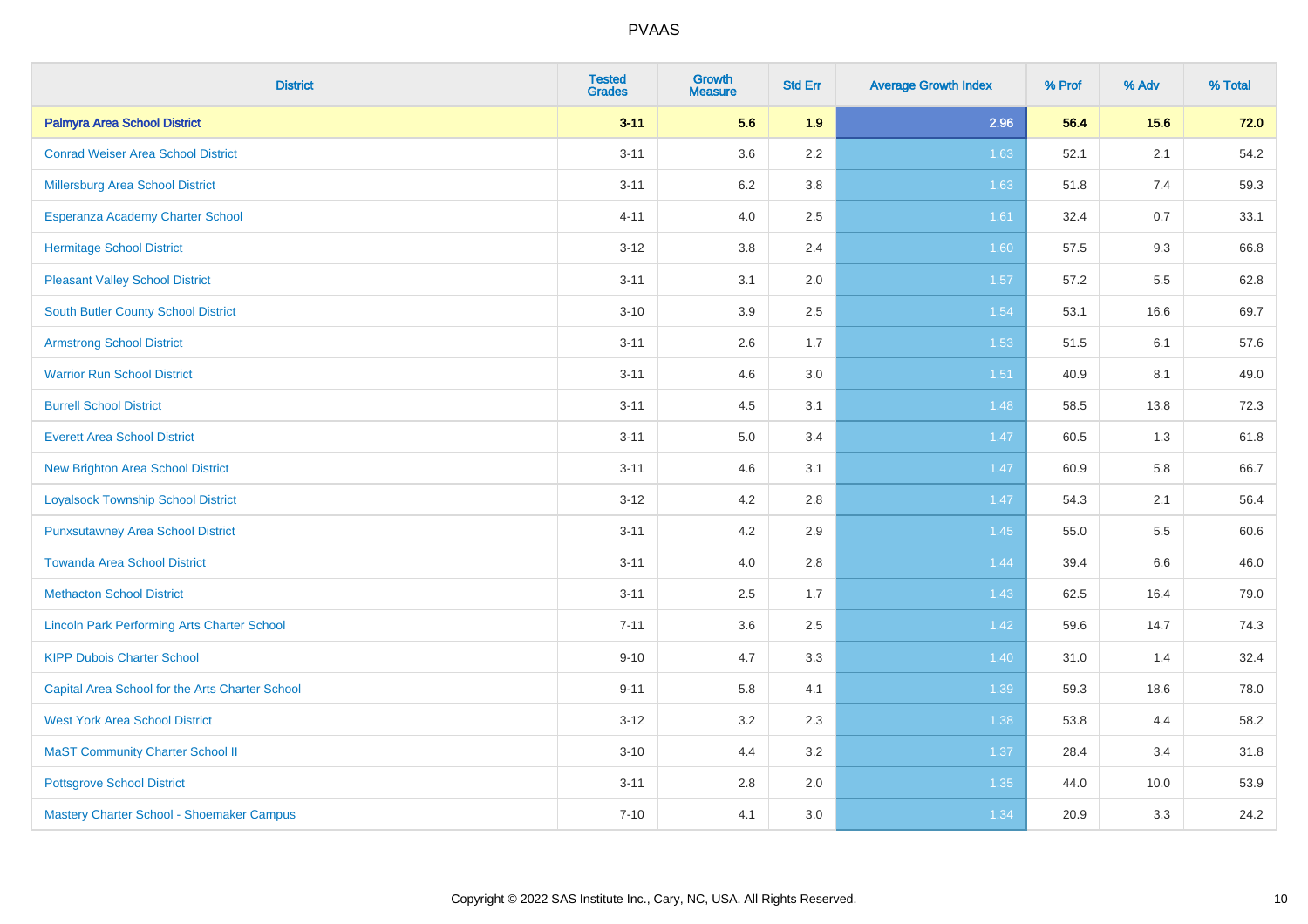| <b>District</b>                               | <b>Tested</b><br><b>Grades</b> | <b>Growth</b><br><b>Measure</b> | <b>Std Err</b> | <b>Average Growth Index</b> | % Prof | % Adv | % Total |
|-----------------------------------------------|--------------------------------|---------------------------------|----------------|-----------------------------|--------|-------|---------|
| <b>Palmyra Area School District</b>           | $3 - 11$                       | 5.6                             | 1.9            | 2.96                        | 56.4   | 15.6  | 72.0    |
| <b>Ligonier Valley School District</b>        | $3 - 11$                       | 4.2                             | 3.1            | 1.34                        | 59.1   | 10.3  | 69.5    |
| <b>Spring Cove School District</b>            | $3 - 11$                       | 3.4                             | 2.5            | 1.33                        | 47.8   | 12.7  | 60.4    |
| <b>Fairview School District</b>               | $3 - 11$                       | 3.4                             | 2.6            | 1.32                        | 57.2   | 17.6  | 74.8    |
| <b>Donegal School District</b>                | $3 - 12$                       | 3.1                             | 2.4            | 1.29                        | 60.6   | 9.1   | 69.7    |
| <b>Line Mountain School District</b>          | $3 - 11$                       | 4.1                             | 3.2            | 1.27                        | 52.9   | 9.2   | 62.1    |
| <b>Woodland Hills School District</b>         | $3 - 12$                       | 3.2                             | 2.6            | 1.22                        | 31.4   | 3.6   | 35.0    |
| <b>Halifax Area School District</b>           | $3 - 11$                       | 4.7                             | 3.9            | 1.22                        | 61.5   | 9.6   | 71.2    |
| <b>Port Allegany School District</b>          | $3 - 11$                       | 4.4                             | 3.6            | 1.21                        | 28.1   | 9.4   | 37.5    |
| <b>Shanksville-Stonycreek School District</b> | $3 - 10$                       | 7.0                             | 5.9            | 1.20                        | 64.7   | 17.6  | 82.4    |
| <b>Central Cambria School District</b>        | $3 - 11$                       | 3.0                             | 2.5            | 1.17                        | 56.2   | 9.7   | 66.0    |
| Esperanza Cyber Charter School                | $3 - 11$                       | 7.1                             | 6.1            | 1.16                        | 9.1    | 0.0   | 9.1     |
| <b>Tidioute Community Charter School</b>      | $3 - 11$                       | $5.7\,$                         | 5.1            | 1.11                        | 34.4   | 21.9  | 56.2    |
| Morrisville Borough School District           | $3 - 11$                       | 4.8                             | 4.3            | 1.10                        | 30.2   | 2.3   | 32.6    |
| <b>Leechburg Area School District</b>         | $3 - 11$                       | 4.4                             | 4.0            | 1.09                        | 47.8   | 19.6  | 67.4    |
| Meyersdale Area School District               | $3 - 11$                       | 4.2                             | 4.0            | 1.07                        | 43.1   | 6.9   | 50.0    |
| <b>General Mclane School District</b>         | $3 - 11$                       | 3.1                             | 2.9            | 1.07                        | 62.3   | 4.9   | 67.2    |
| <b>Williamsport Area School District</b>      | $3 - 11$                       | 1.9                             | 1.8            | 1.04                        | 44.1   | 12.8  | 56.9    |
| <b>Franklin Regional School District</b>      | $3 - 11$                       | 2.0                             | 1.9            | 1.02                        | 66.7   | 15.5  | 82.1    |
| <b>Manheim Central School District</b>        | $3 - 11$                       | 2.1                             | 2.1            | $1.01$                      | 53.2   | 11.6  | 64.8    |
| <b>Tunkhannock Area School District</b>       | $3 - 11$                       | 2.3                             | 2.2            | 1.01                        | 44.9   | 9.6   | 54.6    |
| Mastery Charter School - Pickett Campus       | $6 - 10$                       | 5.6                             | 5.7            | 1.00                        | 27.8   | 0.0   | 27.8    |
| Lehigh Career & Technical Institute           | $10 - 12$                      | 5.6                             | 5.6            | 0.99                        | 78.3   | 0.0   | 78.3    |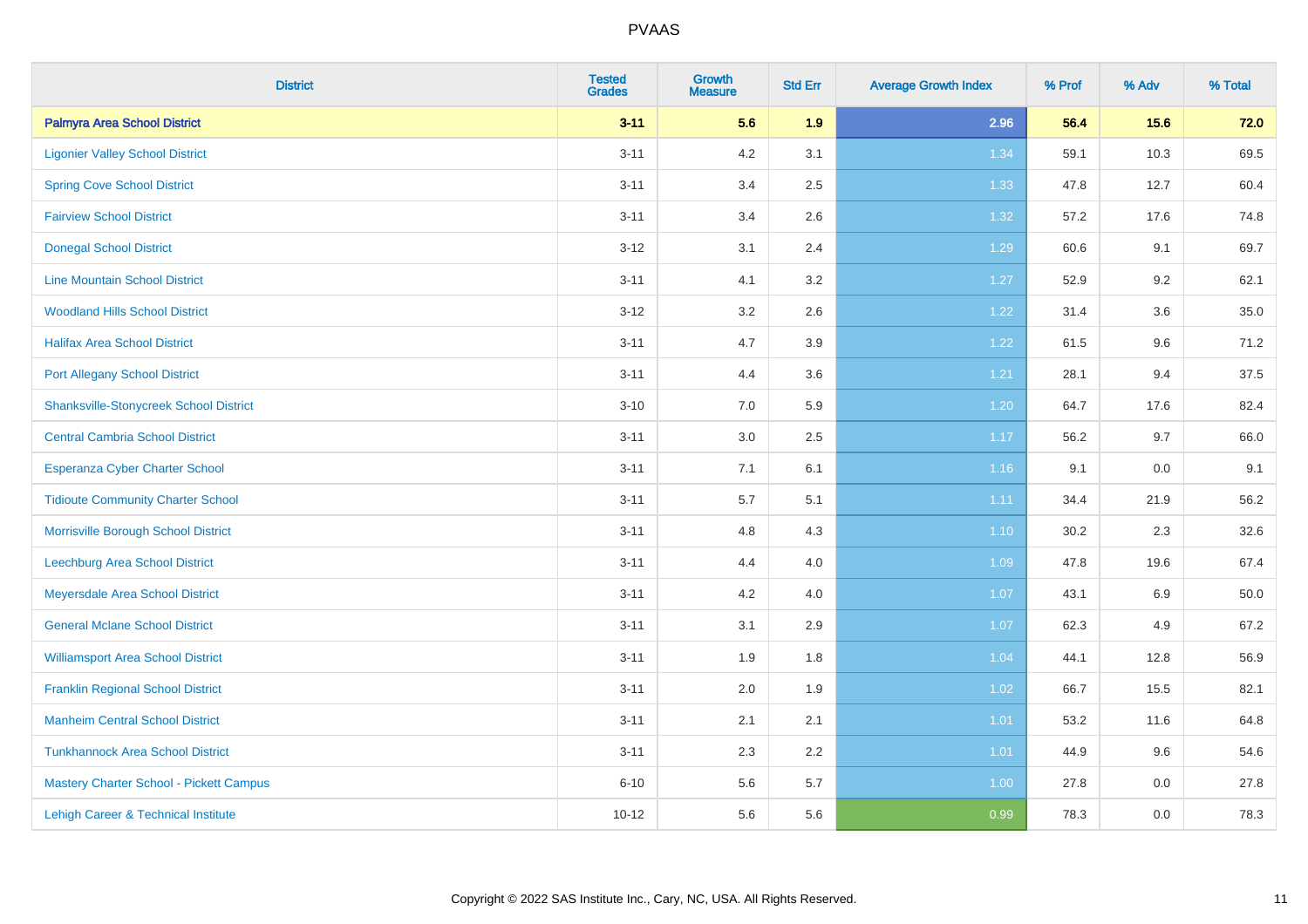| <b>District</b>                              | <b>Tested</b><br><b>Grades</b> | <b>Growth</b><br><b>Measure</b> | <b>Std Err</b> | <b>Average Growth Index</b> | % Prof | % Adv   | % Total |
|----------------------------------------------|--------------------------------|---------------------------------|----------------|-----------------------------|--------|---------|---------|
| <b>Palmyra Area School District</b>          | $3 - 11$                       | 5.6                             | 1.9            | 2.96                        | 56.4   | 15.6    | 72.0    |
| <b>Bensalem Township School District</b>     | $3 - 11$                       | 1.6                             | 1.6            | 0.98                        | 38.8   | $8.3\,$ | 47.1    |
| <b>Hopewell Area School District</b>         | $3 - 11$                       | 2.6                             | 2.7            | 0.97                        | 58.4   | 4.0     | 62.4    |
| <b>Berlin Brothersvalley School District</b> | $3 - 11$                       | 4.0                             | 4.2            | 0.96                        | 48.8   | 14.0    | 62.8    |
| <b>Clairton City School District</b>         | $3 - 11$                       | 3.5                             | 3.7            | 0.95                        | 13.4   | 0.0     | 13.4    |
| Lower Moreland Township School District      | $3 - 11$                       | 2.0                             | 2.2            | 0.95                        | 62.8   | 17.0    | 79.8    |
| <b>Baldwin-Whitehall School District</b>     | $3 - 11$                       | 1.8                             | 1.9            | 0.94                        | 58.6   | 8.6     | 67.1    |
| <b>Keystone School District</b>              | $3 - 11$                       | 3.1                             | 3.3            | 0.94                        | 50.6   | 6.5     | 57.1    |
| <b>Bedford Area School District</b>          | $3 - 11$                       | 2.5                             | 2.6            | 0.93                        | 48.5   | 10.0    | 58.5    |
| Northwestern Lehigh School District          | $3 - 11$                       | 2.2                             | 2.3            | 0.93                        | 53.3   | 9.7     | 63.0    |
| West Jefferson Hills School District         | $3 - 11$                       | 1.8                             | 2.1            | 0.88                        | 55.7   | 20.8    | 76.4    |
| South Fayette Township School District       | $3 - 11$                       | 1.7                             | 2.0            | 0.88                        | 61.0   | 26.5    | 87.6    |
| <b>North Clarion County School District</b>  | $3-12$                         | 3.7                             | 4.3            | 0.85                        | 67.5   | 15.0    | 82.5    |
| <b>Marple Newtown School District</b>        | $3 - 11$                       | 2.0                             | 2.4            | 0.81                        | 57.6   | 12.8    | 70.4    |
| <b>Mcguffey School District</b>              | $3 - 11$                       | 2.1                             | 2.6            | 0.81                        | 57.7   | 3.1     | 60.8    |
| Camp Hill School District                    | $3-12$                         | 2.3                             | 3.0            | 0.78                        | 53.6   | 17.5    | 71.1    |
| Urban Pathways 6-12 Charter School           | $6 - 11$                       | 4.8                             | 6.4            | 0.75                        | 28.6   | 0.0     | 28.6    |
| Southeastern Greene School District          | $3 - 10$                       | 3.3                             | 4.6            | 0.72                        | 57.6   | 6.1     | 63.6    |
| <b>Harmony Area School District</b>          | $3 - 10$                       | 4.5                             | 6.3            | 0.72                        | 33.3   | 13.3    | 46.7    |
| <b>Athens Area School District</b>           | $3 - 11$                       | 1.6                             | 2.5            | 0.64                        | 46.9   | 7.6     | 54.5    |
| <b>United School District</b>                | $3 - 11$                       | 2.1                             | 3.4            | 0.63                        | 60.3   | 6.6     | 66.9    |
| <b>Laurel School District</b>                | $3 - 11$                       | 1.8                             | 3.1            | 0.59                        | 70.1   | 2.3     | 72.4    |
| <b>Commodore Perry School District</b>       | $3 - 11$                       | 3.2                             | 5.5            | 0.58                        | 58.3   | 0.0     | 58.3    |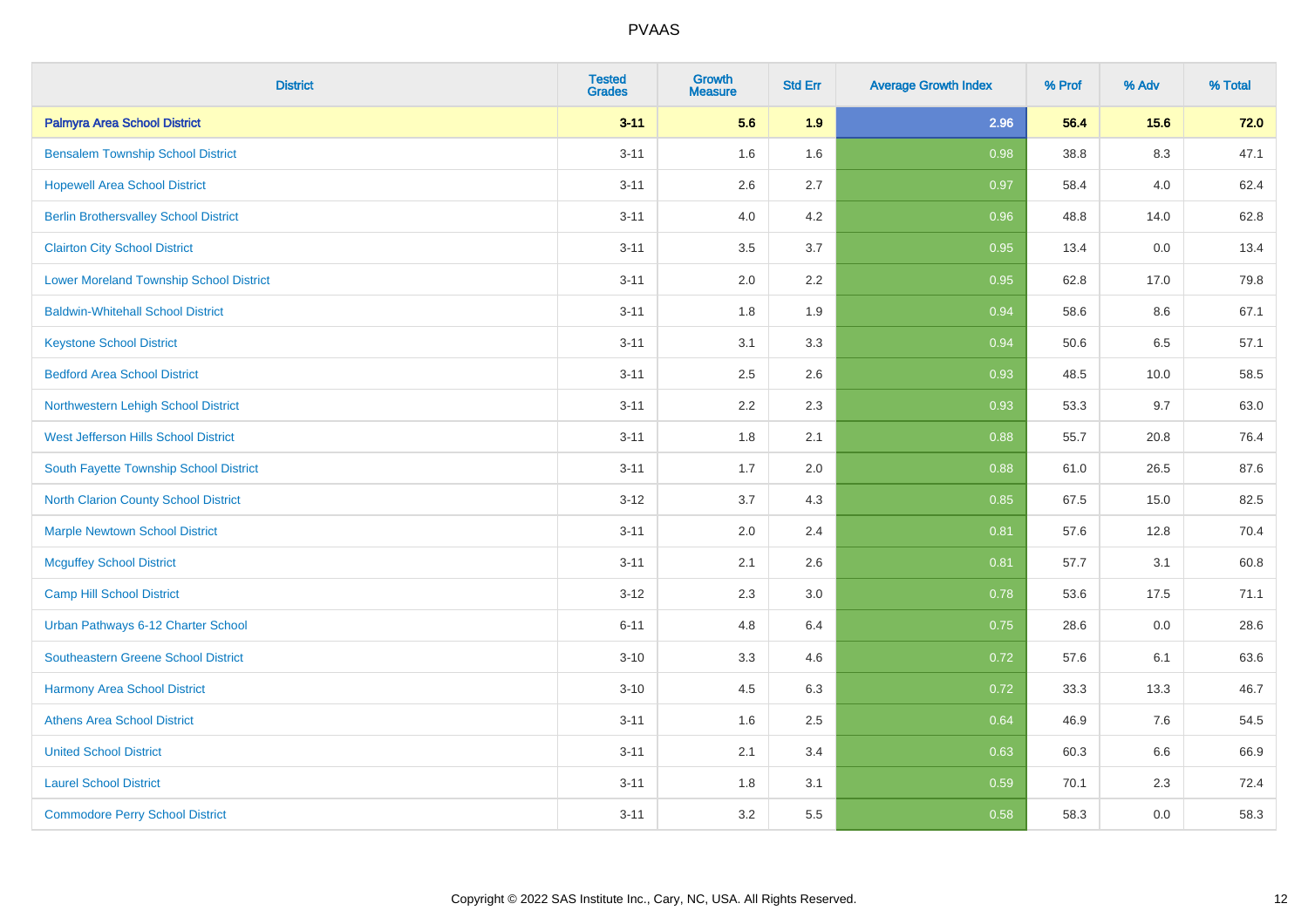| <b>District</b>                               | <b>Tested</b><br><b>Grades</b> | <b>Growth</b><br><b>Measure</b> | <b>Std Err</b> | <b>Average Growth Index</b> | % Prof | % Adv | % Total |
|-----------------------------------------------|--------------------------------|---------------------------------|----------------|-----------------------------|--------|-------|---------|
| <b>Palmyra Area School District</b>           | $3 - 11$                       | 5.6                             | 1.9            | 2.96                        | 56.4   | 15.6  | 72.0    |
| <b>Forbes Road School District</b>            | $3 - 11$                       | 2.8                             | 5.1            | 0.56                        | 41.4   | 10.3  | 51.7    |
| <b>Schuylkill Valley School District</b>      | $3 - 11$                       | 1.4                             | 2.5            | 0.56                        | 55.1   | 10.2  | 65.3    |
| <b>Union School District</b>                  | $3 - 12$                       | 2.3                             | 4.2            | 0.54                        | 32.6   | 7.0   | 39.5    |
| <b>Radnor Township School District</b>        | $3 - 12$                       | 1.0                             | 2.1            | 0.50                        | 65.0   | 23.2  | 88.2    |
| <b>Hanover Area School District</b>           | $3 - 11$                       | 2.2                             | 4.6            | 0.48                        | 42.9   | 5.7   | 48.6    |
| <b>Purchase Line School District</b>          | $3 - 12$                       | 1.7                             | 3.5            | 0.47                        | 43.1   | 5.4   | 48.5    |
| <b>Upper Adams School District</b>            | $3 - 11$                       | 1.3                             | 2.9            | 0.47                        | 55.2   | 8.6   | 63.8    |
| <b>Roberto Clemente Charter School</b>        | $3 - 12$                       | 2.2                             | 4.9            | 0.45                        | 27.5   | 5.0   | 32.5    |
| <b>Union Area School District</b>             | $3 - 11$                       | 1.9                             | 4.3            | 0.44                        | 61.5   | 0.0   | 61.5    |
| Mastery Charter High School-Lenfest Campus    | $7 - 11$                       | 2.5                             | 5.7            | $\boxed{0.43}$              | 40.0   | 0.0   | 40.0    |
| <b>Galeton Area School District</b>           | $3 - 11$                       | 2.2                             | 5.3            | 0.42                        | 41.3   | 4.4   | 45.6    |
| <b>Newport School District</b>                | $3 - 12$                       | 1.4                             | 3.5            | 0.41                        | 51.5   | 10.3  | 61.8    |
| <b>Tussey Mountain School District</b>        | $3 - 12$                       | 1.5                             | 3.7            | 0.40                        | 38.6   | 1.8   | 40.4    |
| <b>South Eastern School District</b>          | $3 - 11$                       | 0.9                             | 2.4            | 0.39                        | 54.8   | 6.6   | 61.4    |
| <b>Gateway School District</b>                | $3 - 11$                       | 0.8                             | 2.2            | 0.38                        | 52.1   | 13.8  | 65.9    |
| <b>Wallingford-Swarthmore School District</b> | $3 - 10$                       | 0.9                             | 2.4            | 0.38                        | 64.4   | 22.7  | 87.1    |
| <b>Lakeland School District</b>               | $3 - 11$                       | 1.1                             | 2.8            | 0.38                        | 48.6   | 3.7   | 52.3    |
| <b>Lower Dauphin School District</b>          | $3 - 11$                       | $0.6\,$                         | 1.9            | 0.33                        | 49.2   | 12.6  | 61.8    |
| <b>Wyomissing Area School District</b>        | $3 - 12$                       | $0.8\,$                         | 2.6            | 0.33                        | 55.7   | 17.6  | 73.3    |
| <b>Mastery Charter School - Thomas Campus</b> | $3 - 10$                       | 2.1                             | 6.2            | 0.33                        | 28.6   | 0.0   | 28.6    |
| Lehigh Valley Academy Regional Charter School | $3 - 11$                       | 0.7                             | 2.3            | 0.32                        | 46.3   | 5.0   | 51.4    |
| <b>Greater Latrobe School District</b>        | $3 - 11$                       | 0.6                             | 1.9            | 0.31                        | 55.5   | 14.1  | 69.5    |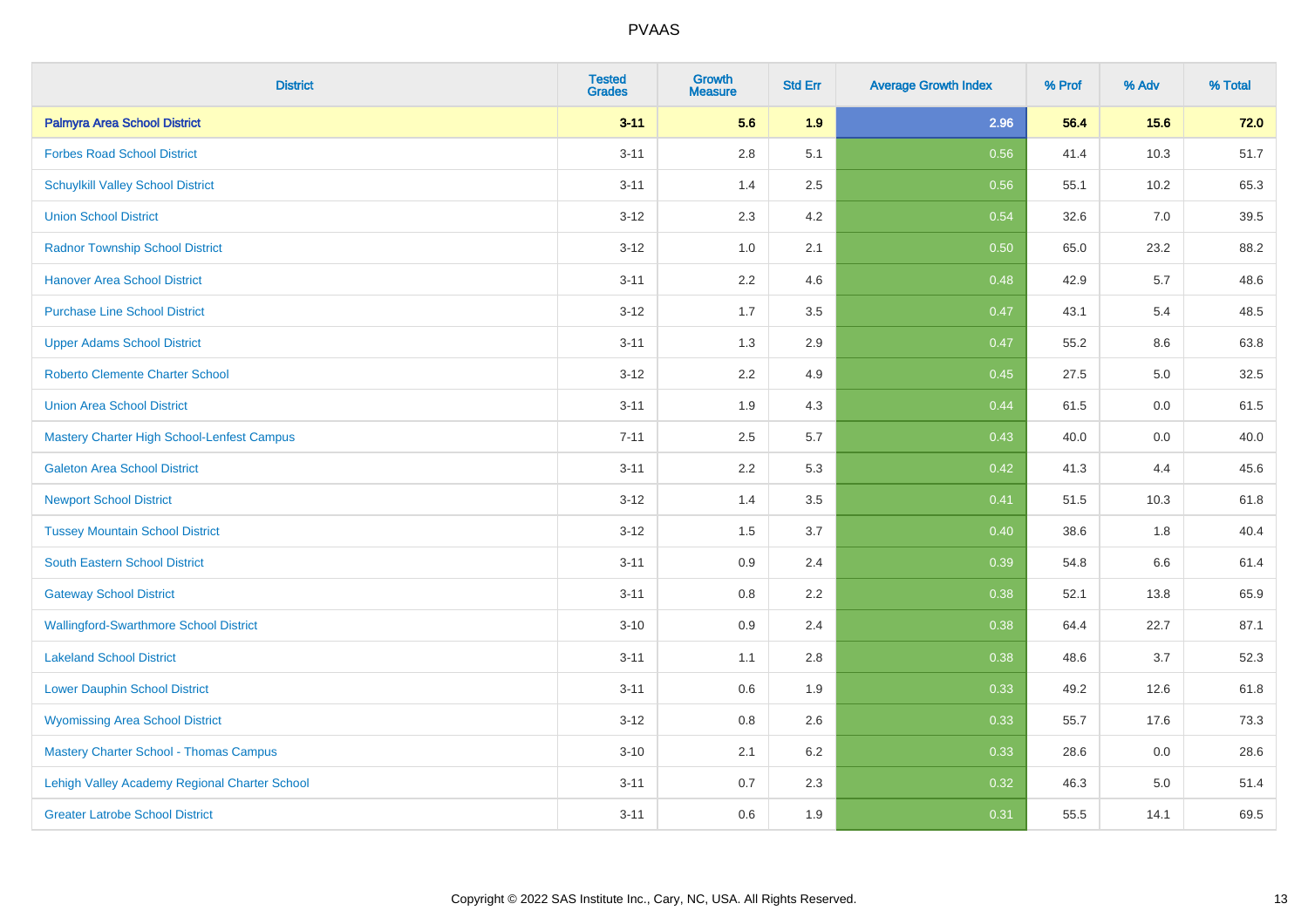| <b>District</b>                          | <b>Tested</b><br><b>Grades</b> | <b>Growth</b><br><b>Measure</b> | <b>Std Err</b> | <b>Average Growth Index</b> | % Prof | % Adv   | % Total |
|------------------------------------------|--------------------------------|---------------------------------|----------------|-----------------------------|--------|---------|---------|
| <b>Palmyra Area School District</b>      | $3 - 11$                       | 5.6                             | 1.9            | 2.96                        | 56.4   | 15.6    | 72.0    |
| <b>Greenville Area School District</b>   | $3 - 11$                       | 0.7                             | 2.9            | 0.26                        | 53.4   | 6.9     | 60.3    |
| <b>Bloomsburg Area School District</b>   | $3 - 10$                       | 0.7                             | 3.0            | 0.23                        | 55.9   | 11.8    | 67.6    |
| <b>Jersey Shore Area School District</b> | $3 - 11$                       | 0.5                             | 2.6            | 0.21                        | 47.1   | 9.2     | 56.2    |
| <b>Reynolds School District</b>          | $3 - 10$                       | 0.5                             | 3.4            | 0.16                        | 52.1   | 7.0     | 59.2    |
| <b>Brockway Area School District</b>     | $3 - 11$                       | 0.6                             | 3.6            | 0.16                        | 49.2   | 7.7     | 56.9    |
| Northern Lebanon School District         | $3 - 11$                       | 0.4                             | 2.5            | 0.15                        | 28.0   | 3.0     | 31.0    |
| <b>Danville Area School District</b>     | $3 - 11$                       | 0.4                             | 2.6            | 0.15                        | 57.4   | 18.4    | 75.7    |
| <b>Smethport Area School District</b>    | $3 - 12$                       | 0.6                             | 3.9            | 0.15                        | 37.0   | 1.8     | 38.9    |
| Insight PA Cyber Charter School          | $3 - 11$                       | 0.7                             | 5.7            | 0.12                        | 50.0   | 4.8     | 54.8    |
| <b>Hempfield School District</b>         | $3 - 11$                       | 0.1                             | 1.4            | 0.08                        | 58.2   | 9.9     | 68.2    |
| <b>West Branch Area School District</b>  | $3 - 11$                       | 0.2                             | 3.8            | 0.05                        | 47.2   | 1.9     | 49.1    |
| East Stroudsburg Area School District    | $3 - 11$                       | 0.1                             | 1.6            | 0.05                        | 45.8   | $7.8\,$ | 53.6    |
| <b>Wilkes-Barre Area School District</b> | $3 - 11$                       | 0.1                             | 3.2            | 0.02                        | 35.5   | 5.4     | 40.9    |
| <b>Susquenita School District</b>        | $3 - 11$                       | $-0.1$                          | 2.8            | $-0.01$                     | 47.7   | 10.1    | 57.8    |
| <b>Penn Cambria School District</b>      | $3 - 11$                       | $-0.0$                          | 2.7            | $-0.01$                     | 61.5   | 7.7     | 69.2    |
| <b>Kutztown Area School District</b>     | $3 - 12$                       | $-0.2$                          | 3.2            | $-0.05$                     | 55.4   | 13.3    | 68.7    |
| <b>Avella Area School District</b>       | $3 - 12$                       | $-0.3$                          | 4.7            | $-0.05$                     | 49.3   | 14.5    | 63.8    |
| <b>Mercer Area School District</b>       | $3 - 11$                       | $-0.2$                          | 3.3            | $-0.06$                     | 56.0   | 8.0     | 64.0    |
| <b>Warren County School District</b>     | $3 - 11$                       | $-0.1$                          | 1.8            | $-0.06$                     | 37.2   | 5.3     | 42.6    |
| <b>Chester-Upland School District</b>    | $3 - 11$                       | $-0.3$                          | 2.7            | $-0.09$                     | 13.8   | 0.8     | 14.6    |
| New Kensington-Arnold School District    | $3 - 11$                       | $-0.4$                          | 3.8            | $-0.10$                     | 40.7   | 3.7     | 44.4    |
| <b>Blue Ridge School District</b>        | $3 - 11$                       | $-0.5$                          | 3.6            | $-0.12$                     | 44.6   | 3.1     | 47.7    |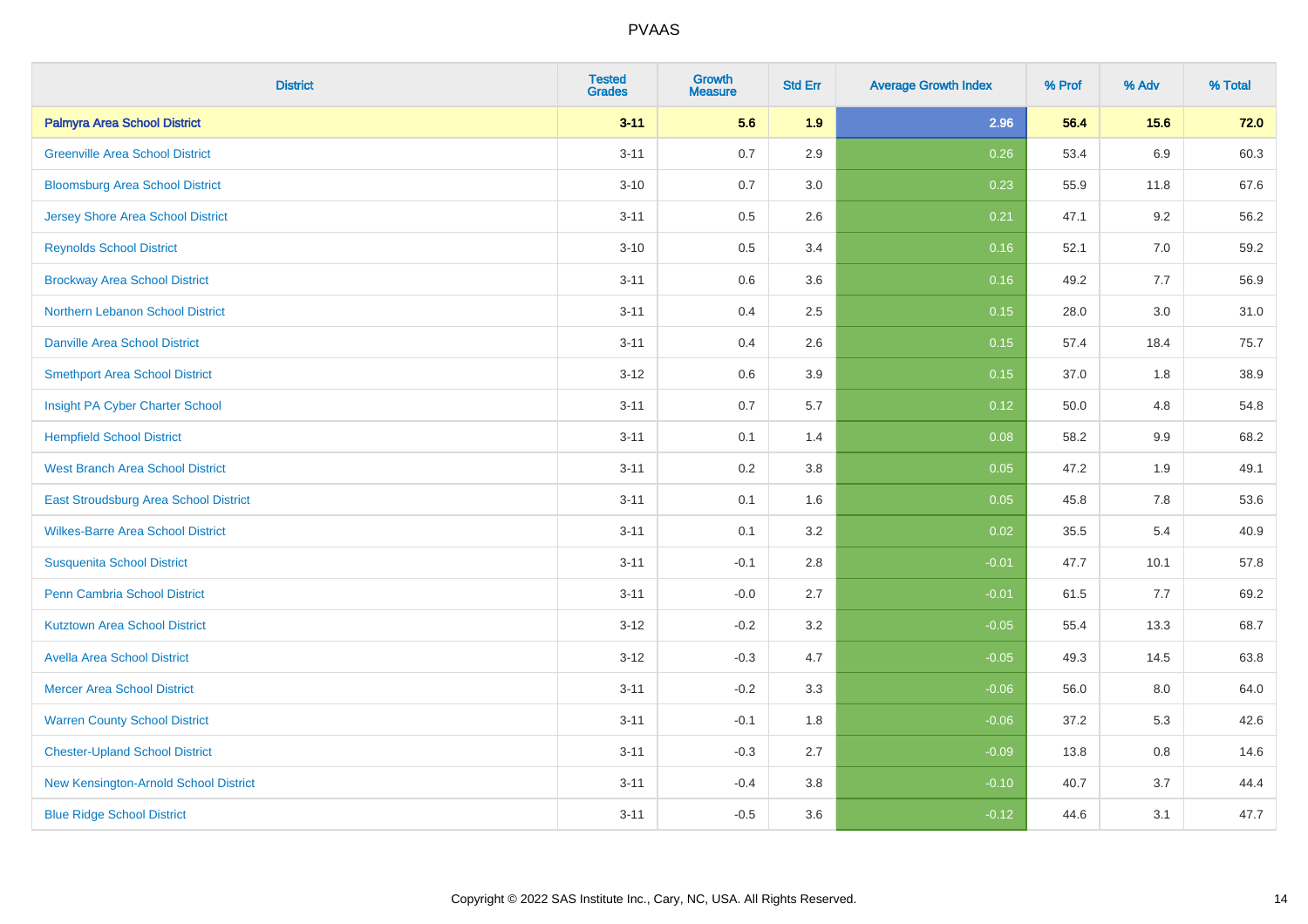| <b>District</b>                                    | <b>Tested</b><br><b>Grades</b> | <b>Growth</b><br><b>Measure</b> | <b>Std Err</b> | <b>Average Growth Index</b> | % Prof | % Adv   | % Total |
|----------------------------------------------------|--------------------------------|---------------------------------|----------------|-----------------------------|--------|---------|---------|
| <b>Palmyra Area School District</b>                | $3 - 11$                       | 5.6                             | 1.9            | 2.96                        | 56.4   | 15.6    | 72.0    |
| <b>Central Fulton School District</b>              | $3 - 11$                       | $-0.5$                          | 3.5            | $-0.14$                     | 51.4   | $8.6\,$ | 60.0    |
| <b>Otto-Eldred School District</b>                 | $3 - 11$                       | $-0.7$                          | 4.2            | $-0.15$                     | 56.2   | 6.2     | 62.5    |
| <b>Oley Valley School District</b>                 | $3 - 11$                       | $-0.4$                          | 2.8            | $-0.15$                     | 43.1   | 12.9    | 56.0    |
| Philadelphia Electrical & Tech Charter High School | $10 - 10$                      | $-0.5$                          | 2.9            | $-0.15$                     | 8.8    | 0.0     | 8.8     |
| <b>Bellefonte Area School District</b>             | $3 - 11$                       | $-0.4$                          | 2.2            | $-0.17$                     | 47.6   | 10.6    | 58.2    |
| Southern Lehigh School District                    | $3 - 11$                       | $-0.4$                          | 2.3            | $-0.17$                     | 66.1   | 11.9    | 78.0    |
| <b>Crestwood School District</b>                   | $3 - 11$                       | $-0.4$                          | 2.4            | $-0.17$                     | 57.4   | 17.0    | 74.4    |
| <b>Achievement House Charter School</b>            | $7 - 11$                       | $-0.7$                          | 4.0            | $-0.17$                     | 32.5   | 2.6     | 35.1    |
| <b>Millville Area School District</b>              | $3 - 12$                       | $-0.9$                          | 4.7            | $-0.18$                     | 51.4   | 5.4     | 56.8    |
| <b>Mount Carmel Area School District</b>           | $3 - 11$                       | $-0.6$                          | 3.1            | $-0.18$                     | 45.3   | 2.1     | 47.4    |
| <b>Westinghouse Arts Academy Charter School</b>    | $9 - 10$                       | $-0.7$                          | 3.6            | $-0.19$                     | 59.2   | 8.4     | 67.6    |
| <b>Panther Valley School District</b>              | $3-12$                         | $-0.6$                          | 3.3            | $-0.19$                     | 47.9   | 4.3     | 52.1    |
| <b>Harrisburg City School District</b>             | $3 - 11$                       | $-0.4$                          | 2.1            | $-0.19$                     | 15.1   | 0.4     | 15.5    |
| <b>Girard School District</b>                      | $3 - 11$                       | $-0.6$                          | 2.7            | $-0.22$                     | 53.9   | 15.6    | 69.6    |
| <b>Lakeview School District</b>                    | $3 - 11$                       | $-0.9$                          | 3.7            | $-0.24$                     | 60.3   | 3.2     | 63.5    |
| <b>Glendale School District</b>                    | $3 - 10$                       | $-0.9$                          | 3.7            | $-0.24$                     | 50.0   | 5.4     | 55.4    |
| <b>Penn Manor School District</b>                  | $3 - 11$                       | $-0.4$                          | 1.6            | $-0.25$                     | 51.9   | 12.6    | 64.5    |
| <b>Tuscarora School District</b>                   | $3 - 11$                       | $-0.6$                          | 2.3            | $-0.27$                     | 45.1   | 8.1     | 53.2    |
| <b>Cornell School District</b>                     | $3 - 11$                       | $-1.6$                          | 5.0            | $-0.32$                     | 33.8   | 1.5     | 35.4    |
| <b>Albert Gallatin Area School District</b>        | $3 - 11$                       | $-0.8$                          | 2.4            | $-0.32$                     | 54.5   | 10.0    | 64.6    |
| Hope For Hyndman Charter School                    | $3 - 11$                       | $-2.0$                          | 6.1            | $-0.32$                     | 33.3   | 0.0     | 33.3    |
| <b>Palmerton Area School District</b>              | $3 - 11$                       | $-1.2$                          | 3.0            | $-0.39$                     | 57.4   | 5.0     | 62.4    |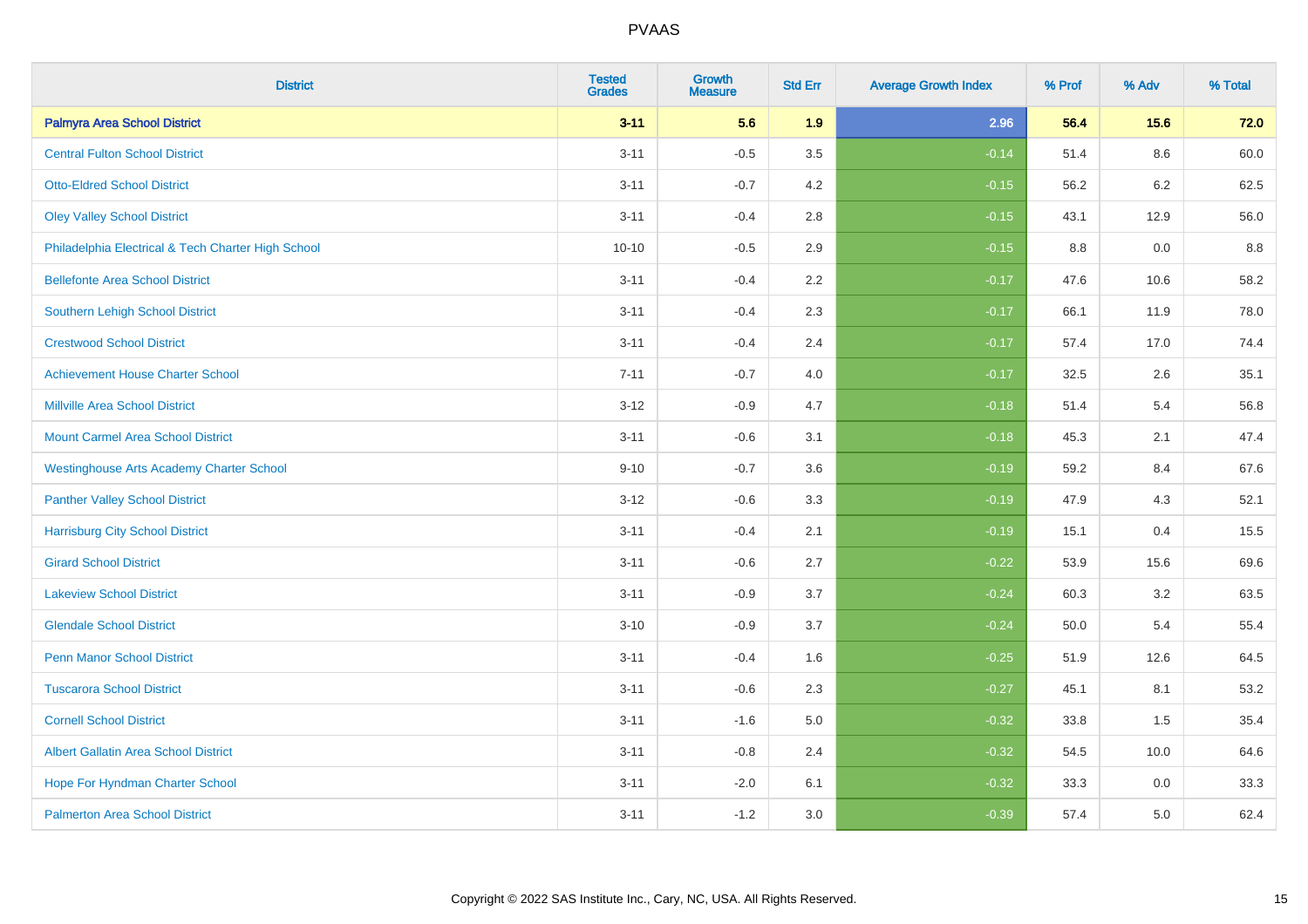| <b>District</b>                                         | <b>Tested</b><br><b>Grades</b> | <b>Growth</b><br><b>Measure</b> | <b>Std Err</b> | <b>Average Growth Index</b> | % Prof | % Adv   | % Total |
|---------------------------------------------------------|--------------------------------|---------------------------------|----------------|-----------------------------|--------|---------|---------|
| <b>Palmyra Area School District</b>                     | $3 - 11$                       | 5.6                             | 1.9            | 2.96                        | 56.4   | 15.6    | 72.0    |
| <b>Bellwood-Antis School District</b>                   | $3 - 10$                       | $-1.2$                          | 3.2            | $-0.39$                     | 55.1   | 10.1    | 65.2    |
| <b>Sharpsville Area School District</b>                 | $3 - 11$                       | $-1.4$                          | 3.5            | $-0.40$                     | 55.2   | 13.4    | 68.7    |
| North Schuylkill School District                        | $3 - 11$                       | $-1.0$                          | 2.4            | $-0.42$                     | 41.8   | 5.1     | 46.8    |
| <b>Bangor Area School District</b>                      | $3 - 12$                       | $-0.9$                          | 2.0            | $-0.43$                     | 44.3   | 4.7     | 49.0    |
| <b>Shaler Area School District</b>                      | $3 - 11$                       | $-0.8$                          | 1.9            | $-0.43$                     | 49.1   | 9.6     | 58.7    |
| <b>Conewago Valley School District</b>                  | $3 - 12$                       | $-0.9$                          | 2.0            | $-0.45$                     | 51.7   | 9.6     | 61.3    |
| <b>Elizabethtown Area School District</b>               | $3 - 12$                       | $-0.9$                          | 1.9            | $-0.47$                     | 50.0   | 11.2    | 61.2    |
| Center For Student Learning Charter School At Pennsbury | $6 - 12$                       | $-2.9$                          | 6.1            | $-0.47$                     | 42.9   | 0.0     | 42.9    |
| South Side Area School District                         | $3 - 11$                       | $-1.6$                          | 3.3            | $-0.48$                     | 50.0   | 6.8     | 56.8    |
| <b>Wyoming Area School District</b>                     | $3 - 10$                       | $-1.3$                          | 2.6            | $-0.50$                     | 53.8   | 10.8    | 64.6    |
| <b>Canon-Mcmillan School District</b>                   | $3 - 11$                       | $-0.8$                          | 1.6            | $-0.50$                     | 58.7   | 15.9    | 74.6    |
| <b>Central Greene School District</b>                   | $3 - 11$                       | $-1.6$                          | 2.8            | $-0.55$                     | 54.2   | $2.8\,$ | 57.0    |
| <b>Mid Valley School District</b>                       | $3 - 10$                       | $-1.7$                          | 3.0            | $-0.55$                     | 45.1   | 7.8     | 52.9    |
| <b>Manheim Township School District</b>                 | $3 - 12$                       | $-0.9$                          | 1.6            | $-0.58$                     | 53.2   | 15.5    | 68.7    |
| <b>Clarion-Limestone Area School District</b>           | $3 - 12$                       | $-2.5$                          | 4.1            | $-0.60$                     | 56.8   | $6.8\,$ | 63.6    |
| <b>Burgettstown Area School District</b>                | $3 - 11$                       | $-2.1$                          | 3.4            | $-0.62$                     | 50.0   | 1.4     | 51.4    |
| <b>Susquehanna Community School District</b>            | $3 - 11$                       | $-2.8$                          | 4.2            | $-0.66$                     | 49.4   | 6.9     | 56.3    |
| <b>Fannett-Metal School District</b>                    | $3 - 11$                       | $-3.4$                          | 5.1            | $-0.67$                     | 38.7   | 8.1     | 46.8    |
| <b>Cheltenham School District</b>                       | $3 - 11$                       | $-1.4$                          | 2.1            | $-0.67$                     | 46.1   | 10.0    | 56.1    |
| <b>North Pocono School District</b>                     | $3 - 11$                       | $-2.3$                          | 3.4            | $-0.68$                     | 52.0   | 16.4    | 68.5    |
| Mt Lebanon School District                              | $3 - 11$                       | $-1.0$                          | 1.5            | $-0.70$                     | 61.9   | 24.0    | 85.9    |
| <b>Lehighton Area School District</b>                   | $3 - 11$                       | $-1.6$                          | 2.3            | $-0.70$                     | 51.1   | 5.6     | 56.7    |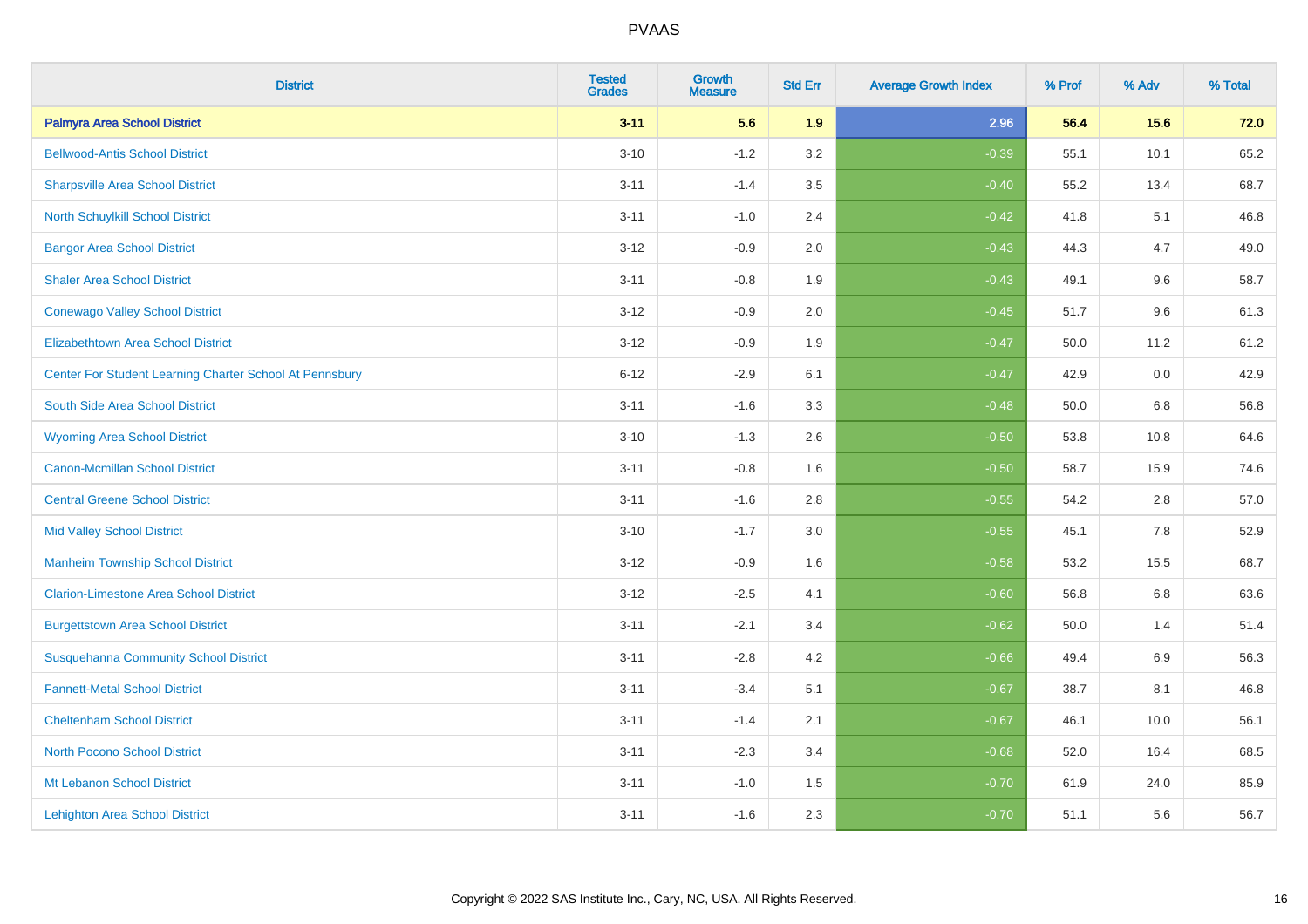| <b>District</b>                               | <b>Tested</b><br><b>Grades</b> | <b>Growth</b><br><b>Measure</b> | <b>Std Err</b> | <b>Average Growth Index</b> | % Prof | % Adv | % Total |
|-----------------------------------------------|--------------------------------|---------------------------------|----------------|-----------------------------|--------|-------|---------|
| <b>Palmyra Area School District</b>           | $3 - 11$                       | 5.6                             | 1.9            | 2.96                        | 56.4   | 15.6  | 72.0    |
| Huntingdon Area School District               | $3 - 11$                       | $-2.0$                          | 2.7            | $-0.72$                     | 36.8   | 10.3  | 47.0    |
| <b>Bald Eagle Area School District</b>        | $3 - 11$                       | $-2.1$                          | 2.7            | $-0.75$                     | 48.4   | 9.4   | 57.7    |
| <b>Turkeyfoot Valley Area School District</b> | $3 - 12$                       | $-4.3$                          | 5.6            | $-0.76$                     | 22.0   | 5.1   | 27.1    |
| <b>Gillingham Charter School</b>              | $3 - 11$                       | $-4.4$                          | 5.6            | $-0.77$                     | 20.8   | 8.3   | 29.2    |
| <b>Conemaugh Valley School District</b>       | $3 - 12$                       | $-3.2$                          | 4.1            | $-0.78$                     | 48.2   | 5.6   | 53.7    |
| <b>Northeast Bradford School District</b>     | $3 - 10$                       | $-3.1$                          | 4.0            | $-0.78$                     | 33.9   | 3.4   | 37.3    |
| <b>Shenango Area School District</b>          | $3 - 11$                       | $-2.6$                          | 3.3            | $-0.79$                     | 50.6   | 13.9  | 64.6    |
| <b>Lebanon School District</b>                | $3 - 11$                       | $-1.6$                          | 1.9            | $-0.80$                     | 24.4   | 2.6   | 27.0    |
| <b>Forest Area School District</b>            | $3 - 11$                       | $-4.4$                          | 5.4            | $-0.81$                     | 36.2   | 2.1   | 38.3    |
| <b>Chartiers Valley School District</b>       | $3 - 11$                       | $-1.7$                          | 2.0            | $-0.81$                     | 54.7   | 8.4   | 63.1    |
| <b>Phoenixville Area School District</b>      | $3 - 11$                       | $-1.7$                          | 2.1            | $-0.83$                     | 59.9   | 10.6  | 70.5    |
| <b>Charleroi School District</b>              | $3 - 11$                       | $-2.6$                          | 3.0            | $-0.86$                     | 55.7   | 7.4   | 63.1    |
| <b>Montour School District</b>                | $3 - 11$                       | $-1.8$                          | 2.1            | $-0.88$                     | 61.4   | 15.1  | 76.5    |
| <b>Columbia Borough School District</b>       | $3 - 12$                       | $-3.1$                          | 3.5            | $-0.89$                     | 29.5   | 1.9   | 31.4    |
| <b>Sullivan County School District</b>        | $3 - 10$                       | $-4.0$                          | 4.4            | $-0.90$                     | 66.7   | 2.6   | 69.2    |
| <b>Austin Area School District</b>            | $3 - 11$                       | $-5.7$                          | 6.4            | $-0.90$                     | 33.3   | 5.6   | 38.9    |
| <b>Wyoming Valley West School District</b>    | $3 - 11$                       | $-2.2$                          | 2.4            | $-0.91$                     | 49.4   | 3.0   | 52.4    |
| Imhotep Institute Charter High School         | $9 - 11$                       | $-5.3$                          | 5.8            | $-0.92$                     | 25.0   | 0.0   | 25.0    |
| <b>North Hills School District</b>            | $3 - 11$                       | $-1.8$                          | 1.8            | $-0.96$                     | 59.1   | 14.1  | 73.2    |
| <b>Seneca Valley School District</b>          | $3 - 11$                       | $-1.4$                          | 1.4            | $-0.99$                     | 57.2   | 11.4  | 68.6    |
| <b>Valley Grove School District</b>           | $3 - 10$                       | $-3.7$                          | 3.7            | $-1.01$                     | 51.2   | 6.1   | 57.3    |
| <b>Lewisburg Area School District</b>         | $3 - 11$                       | $-2.7$                          | 2.6            | $-1.03$                     | 57.0   | 18.5  | 75.6    |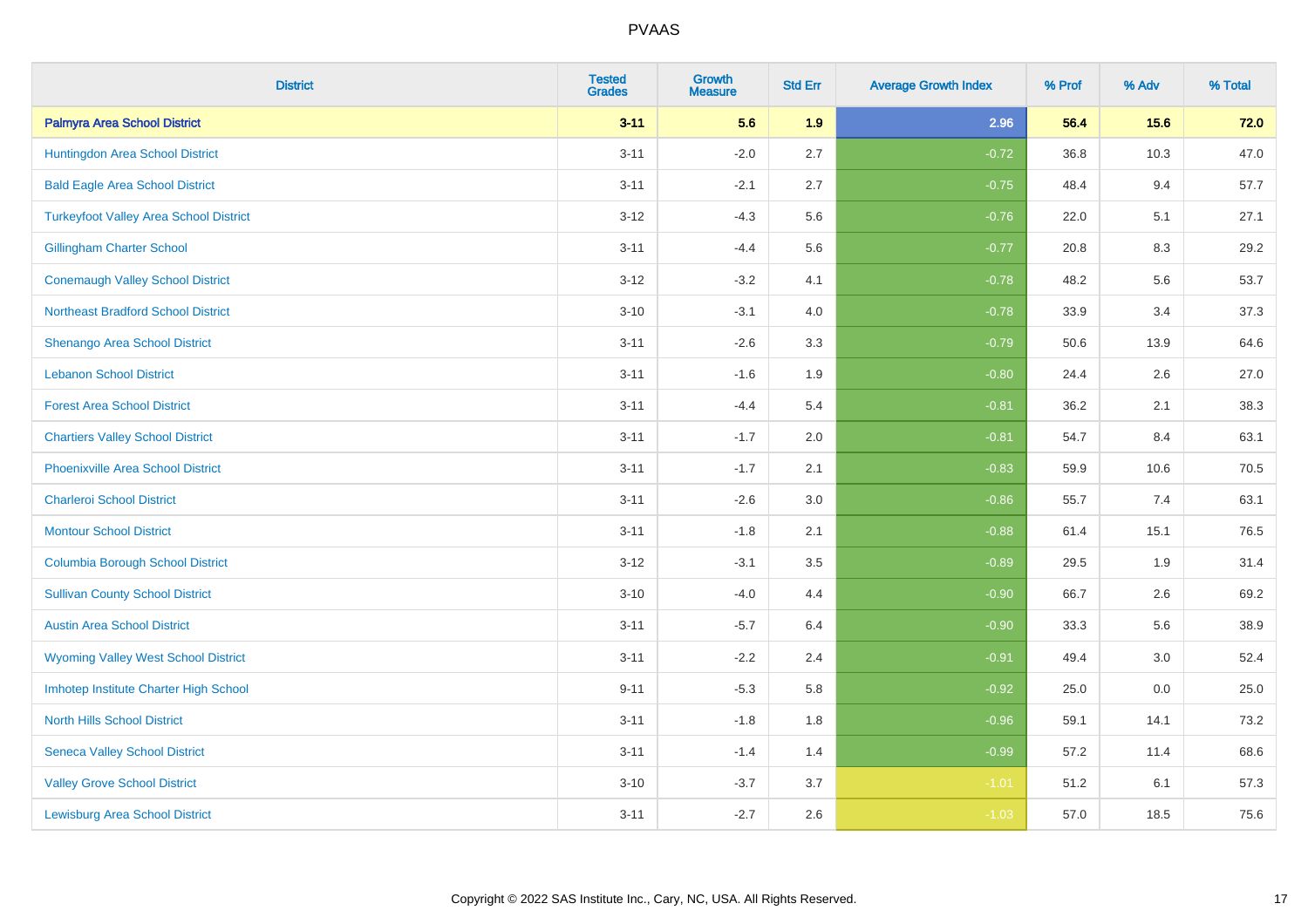| <b>District</b>                                | <b>Tested</b><br><b>Grades</b> | <b>Growth</b><br><b>Measure</b> | <b>Std Err</b> | <b>Average Growth Index</b> | % Prof | % Adv | % Total |
|------------------------------------------------|--------------------------------|---------------------------------|----------------|-----------------------------|--------|-------|---------|
| <b>Palmyra Area School District</b>            | $3 - 11$                       | 5.6                             | 1.9            | 2.96                        | 56.4   | 15.6  | 72.0    |
| <b>West Greene School District</b>             | $3 - 11$                       | $-4.5$                          | 4.3            | $-1.04$                     | 36.6   | $7.3$ | 43.9    |
| <b>Quaker Valley School District</b>           | $3 - 11$                       | $-2.8$                          | 2.6            | $-1.08$                     | 55.2   | 13.2  | 68.4    |
| Oil City Area School District                  | $3 - 11$                       | $-2.9$                          | 2.6            | $-1.08$                     | 44.4   | 5.8   | 50.2    |
| <b>Conemaugh Township Area School District</b> | $3 - 12$                       | $-3.7$                          | 3.4            | $-1.09$                     | 53.8   | 17.6  | 71.4    |
| <b>Riverside School District</b>               | $3 - 11$                       | $-3.2$                          | 3.0            | $-1.09$                     | 43.0   | 9.0   | 52.0    |
| Juniata Valley School District                 | $3 - 11$                       | $-3.9$                          | 3.5            | $-1.10$                     | 44.4   | 3.5   | 47.8    |
| <b>Dallas School District</b>                  | $3 - 11$                       | $-2.5$                          | 2.2            | $-1.12$                     | 54.9   | 7.6   | 62.4    |
| Jeannette City School District                 | $3 - 11$                       | $-4.3$                          | 3.8            | $-1.13$                     | 46.7   | 7.5   | 54.2    |
| <b>Antietam School District</b>                | $3 - 10$                       | $-4.3$                          | 3.8            | $-1.13$                     | 36.4   | 5.4   | 41.8    |
| <b>Kane Area School District</b>               | $3 - 10$                       | $-3.7$                          | 3.2            | $-1.17$                     | 39.5   | 9.9   | 49.4    |
| <b>Chichester School District</b>              | $3 - 11$                       | $-2.7$                          | 2.3            | $-1.17$                     | 44.6   | 6.6   | 51.2    |
| <b>Chestnut Ridge School District</b>          | $3 - 12$                       | $-3.4$                          | 2.9            | $-1.17$                     | 46.6   | 5.8   | 52.4    |
| <b>Big Beaver Falls Area School District</b>   | $3 - 11$                       | $-3.9$                          | 3.3            | $-1.18$                     | 34.1   | 3.5   | 37.6    |
| <b>Greater Johnstown School District</b>       | $3 - 11$                       | $-3.1$                          | 2.6            | $-1.19$                     | 26.1   | 0.0   | 26.1    |
| <b>Riverview School District</b>               | $3 - 11$                       | $-4.6$                          | 3.8            | $-1.20$                     | 57.9   | 15.8  | 73.7    |
| <b>Scranton School District</b>                | $3 - 12$                       | $-2.9$                          | 2.4            | $-1.22$                     | 45.6   | 3.6   | 49.1    |
| <b>Elk Lake School District</b>                | $3 - 11$                       | $-4.0$                          | 3.3            | $-1.23$                     | 46.2   | 3.3   | 49.4    |
| <b>Apollo-Ridge School District</b>            | $3 - 12$                       | $-4.7$                          | 3.7            | $-1.24$                     | 50.0   | 10.0  | 60.0    |
| <b>Troy Area School District</b>               | $3 - 10$                       | $-4.3$                          | 3.4            | $-1.26$                     | 43.2   | 5.7   | 48.9    |
| <b>Bristol Borough School District</b>         | $3 - 12$                       | $-4.3$                          | 3.4            | $-1.27$                     | 39.7   | 1.3   | 41.0    |
| <b>Shade-Central City School District</b>      | $3 - 11$                       | $-5.9$                          | 4.6            | $-1.28$                     | 27.8   | 0.0   | 27.8    |
| <b>Ellwood City Area School District</b>       | $3 - 11$                       | $-4.2$                          | 3.2            | $-1.29$                     | 54.1   | 14.1  | 68.2    |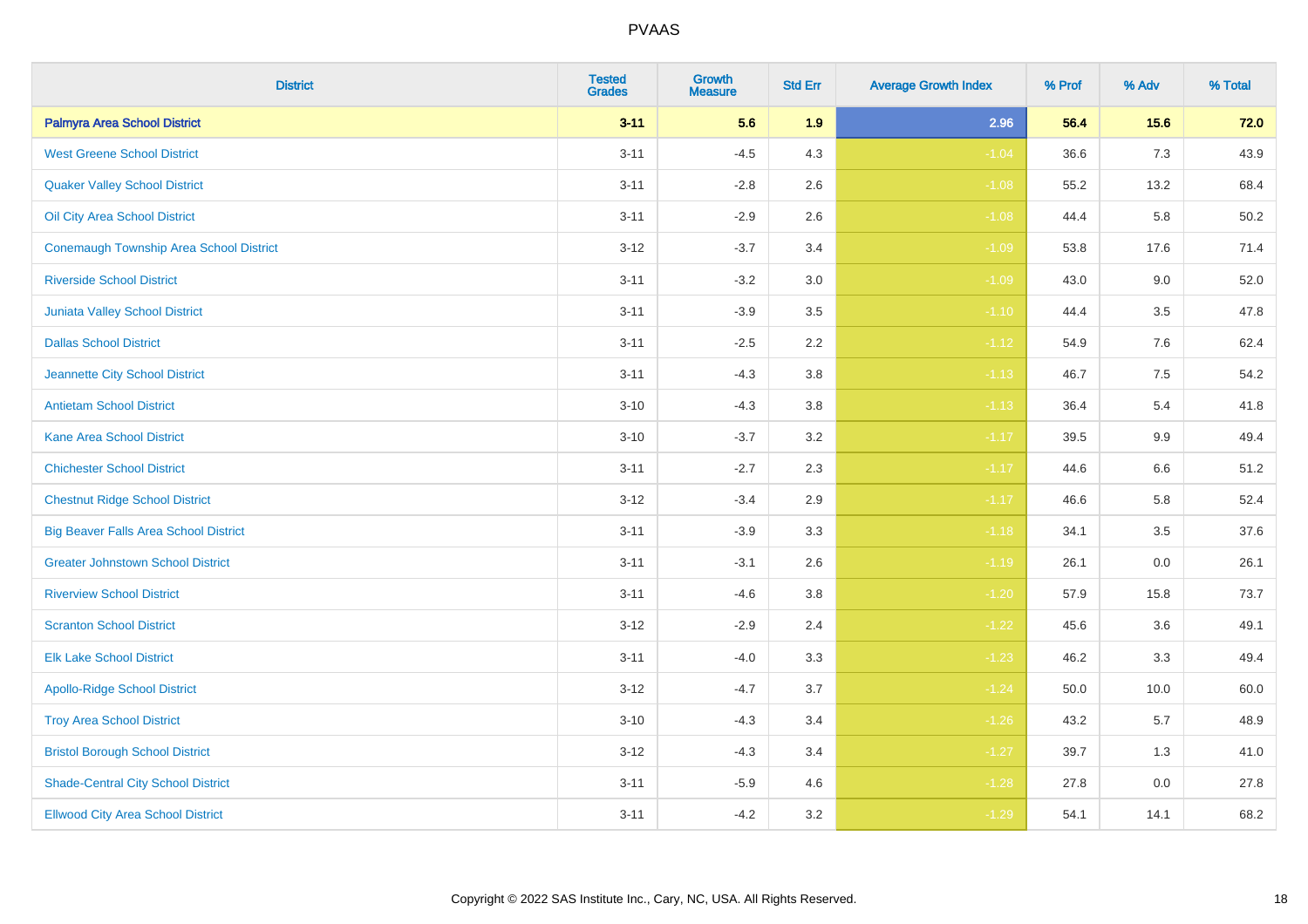| <b>District</b>                                                       | <b>Tested</b><br><b>Grades</b> | Growth<br><b>Measure</b> | <b>Std Err</b> | <b>Average Growth Index</b> | % Prof | % Adv   | % Total |
|-----------------------------------------------------------------------|--------------------------------|--------------------------|----------------|-----------------------------|--------|---------|---------|
| <b>Palmyra Area School District</b>                                   | $3 - 11$                       | 5.6                      | 1.9            | 2.96                        | 56.4   | 15.6    | 72.0    |
| <b>Cambria Heights School District</b>                                | $3 - 10$                       | $-4.1$                   | 3.1            | $-1.32$                     | 51.0   | 6.0     | 57.0    |
| <b>Ferndale Area School District</b>                                  | $3 - 10$                       | $-5.8$                   | 4.3            | $-1.33$                     | 40.0   | 0.0     | 40.0    |
| <b>Greencastle-Antrim School District</b>                             | $3 - 11$                       | $-3.0$                   | $2.2\,$        | $-1.36$                     | 62.4   | 9.9     | 72.3    |
| <b>Westmont Hilltop School District</b>                               | $3 - 11$                       | $-4.0$                   | 2.8            | $-1.40$                     | 36.3   | 13.3    | 49.6    |
| <b>Claysburg-Kimmel School District</b>                               | $3 - 11$                       | $-5.7$                   | 4.0            | $-1.42$                     | 42.9   | 8.2     | 51.0    |
| <b>MaST Community Charter School</b>                                  | $3 - 10$                       | $-4.1$                   | 2.7            | $-1.52$                     | 44.0   | 9.5     | 53.4    |
| <b>Fort Cherry School District</b>                                    | $3 - 10$                       | $-5.9$                   | 3.8            | $-1.56$                     | 55.2   | 5.2     | 60.3    |
| <b>Tri-Valley School District</b>                                     | $3 - 10$                       | $-6.4$                   | 4.1            | $-1.57$                     | 37.0   | 4.4     | 41.3    |
| Preparatory Charter School Of Mathematics, Science, Tech, And Careers | $9 - 10$                       | $-4.0$                   | $2.5\,$        | $-1.59$                     | 15.0   | $0.0\,$ | 15.0    |
| <b>Carbon Career &amp; Technical Institute</b>                        | $9 - 11$                       | $-5.7$                   | 3.6            | $-1.59$                     | 34.5   | 1.2     | 35.7    |
| <b>Shamokin Area School District</b>                                  | $3 - 11$                       | $-7.7$                   | 4.8            | $-1.60$                     | 38.1   | 3.2     | 41.3    |
| <b>Fairfield Area School District</b>                                 | $3 - 11$                       | $-5.6$                   | 3.4            | $-1.66$                     | 57.9   | 4.0     | 61.8    |
| <b>Pottstown School District</b>                                      | $3 - 12$                       | $-4.0$                   | 2.4            | $-1.68$                     | 29.8   | $1.2$   | 31.0    |
| <b>Twin Valley School District</b>                                    | $3 - 12$                       | $-3.6$                   | 2.1            | $-1.69$                     | 49.6   | 7.1     | 56.8    |
| <b>East Pennsboro Area School District</b>                            | $3 - 11$                       | $-4.2$                   | 2.5            | $-1.71$                     | 60.8   | 8.5     | 69.3    |
| <b>Brentwood Borough School District</b>                              | $3 - 11$                       | $-5.3$                   | 3.0            | $-1.72$                     | 52.0   | 6.1     | 58.2    |
| Perseus House Charter School Of Excellence                            | $6 - 11$                       | $-5.2$                   | 3.0            | $-1.72$                     | 16.5   | 0.0     | 16.5    |
| <b>Old Forge School District</b>                                      | $3 - 12$                       | $-5.9$                   | 3.4            | $-1.73$                     | 52.9   | 7.1     | 60.0    |
| <b>Canton Area School District</b>                                    | $3 - 11$                       | $-5.5$                   | 3.2            | $-1.75$                     | 40.7   | 2.3     | 43.0    |
| <b>Washington School District</b>                                     | $3 - 11$                       | $-4.9$                   | 2.8            | $-1.76$                     | 30.1   | 2.4     | 32.5    |
| <b>Pequea Valley School District</b>                                  | $3 - 11$                       | $-5.8$                   | 3.2            | $-1.80$                     | 39.8   | 9.1     | 48.9    |
| <b>Pittston Area School District</b>                                  | $3 - 11$                       | $-10.1$                  | 5.6            | $-1.80$                     | 38.1   | 9.5     | 47.6    |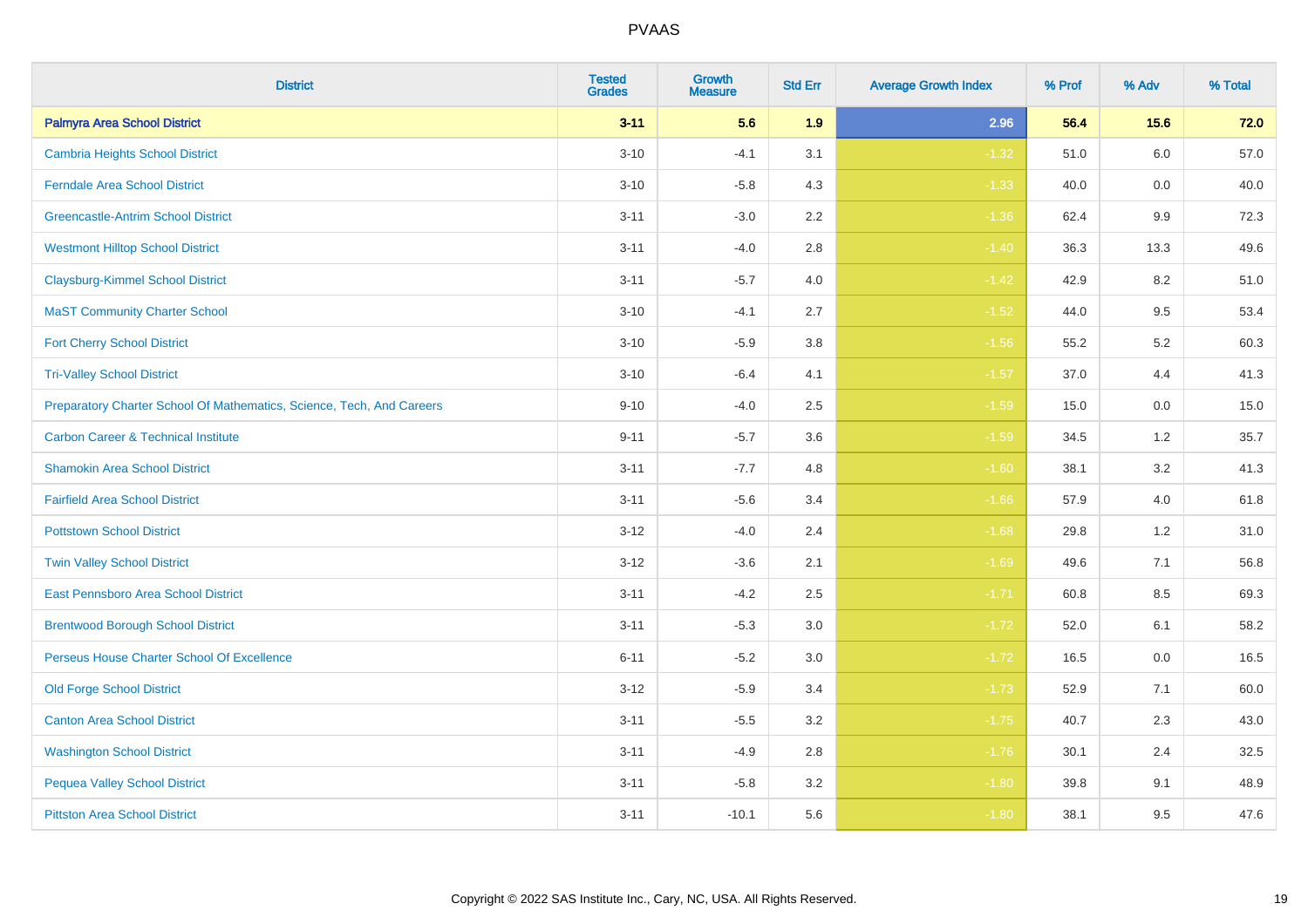| <b>District</b>                                   | <b>Tested</b><br><b>Grades</b> | <b>Growth</b><br><b>Measure</b> | <b>Std Err</b> | <b>Average Growth Index</b> | % Prof | % Adv   | % Total |
|---------------------------------------------------|--------------------------------|---------------------------------|----------------|-----------------------------|--------|---------|---------|
| <b>Palmyra Area School District</b>               | $3 - 11$                       | 5.6                             | 1.9            | 2.96                        | 56.4   | 15.6    | 72.0    |
| <b>Brandywine Heights Area School District</b>    | $3 - 11$                       | $-4.9$                          | 2.7            | $-1.81$                     | 49.2   | $8.2\,$ | 57.4    |
| <b>Montrose Area School District</b>              | $3 - 10$                       | $-5.5$                          | 3.0            | $-1.82$                     | 46.7   | 5.4     | 52.2    |
| <b>Brownsville Area School District</b>           | $3-12$                         | $-7.2$                          | 3.9            | $-1.83$                     | 34.4   | 6.1     | 40.5    |
| <b>Central Columbia School District</b>           | $3 - 12$                       | $-4.8$                          | 2.6            | $-1.86$                     | 53.7   | 14.8    | 68.5    |
| <b>Kiski Area School District</b>                 | $3 - 11$                       | $-3.7$                          | 2.0            | $-1.86$                     | 57.4   | 10.4    | 67.8    |
| <b>East Allegheny School District</b>             | $3 - 11$                       | $-6.3$                          | 3.3            | $-1.87$                     | 31.9   | 9.7     | 41.7    |
| <b>Western Beaver County School District</b>      | $3 - 11$                       | $-7.8$                          | 4.2            | $-1.87$                     | 56.5   | 6.5     | 63.0    |
| <b>Greensburg Salem School District</b>           | $3 - 11$                       | $-4.4$                          | 2.4            | $-1.88$                     | 47.6   | 4.9     | 52.4    |
| Gettysburg Area School District                   | $3 - 11$                       | $-4.0$                          | 2.1            | $-1.89$                     | 45.3   | 14.0    | 59.3    |
| <b>Mount Pleasant Area School District</b>        | $3 - 11$                       | $-5.0$                          | 2.6            | $-1.93$                     | 52.6   | 0.0     | 52.6    |
| <b>Somerset Area School District</b>              | $3 - 11$                       | $-4.4$                          | 2.3            | $-1.93$                     | 44.4   | 14.9    | 59.3    |
| <b>Bermudian Springs School District</b>          | $3 - 11$                       | $-5.5$                          | 2.9            | $-1.94$                     | 56.4   | 6.8     | 63.2    |
| <b>Forest City Regional School District</b>       | $3-12$                         | $-6.0$                          | 3.0            | $-1.96$                     | 44.1   | 0.0     | 44.1    |
| <b>Mount Union Area School District</b>           | $3 - 10$                       | $-6.1$                          | 3.1            | $-1.97$                     | 32.2   | 3.4     | 35.6    |
| <b>Upper Dauphin Area School District</b>         | $3 - 11$                       | $-6.3$                          | 3.2            | $-1.98$                     | 37.4   | 4.8     | 42.2    |
| The New Academy Charter School                    | $8 - 11$                       | $-10.4$                         | 5.2            | $-2.00$                     | 0.0    | 0.0     | 0.0     |
| <b>Moshannon Valley School District</b>           | $3 - 10$                       | $-7.0$                          | 3.4            | $-2.01$                     | 48.5   | 0.0     | 48.5    |
| <b>California Area School District</b>            | $3 - 10$                       | $-7.3$                          | 3.6            | $-2.02$                     | 42.6   | 9.8     | 52.5    |
| <b>Corry Area School District</b>                 | $3 - 11$                       | $-5.3$                          | 2.6            | $-2.03$                     | 38.5   | $6.0\,$ | 44.5    |
| Karns City Area School District                   | $3 - 11$                       | $-6.0$                          | 2.9            | $-2.03$                     | 53.1   | 8.3     | 61.5    |
| <b>Middletown Area School District</b>            | $3 - 11$                       | $-5.3$                          | 2.6            | $-2.05$                     | 46.4   | 5.3     | 51.7    |
| <b>Executive Education Academy Charter School</b> | $3 - 10$                       | $-6.5$                          | 3.1            | $-2.08$                     | 23.7   | 2.2     | 25.8    |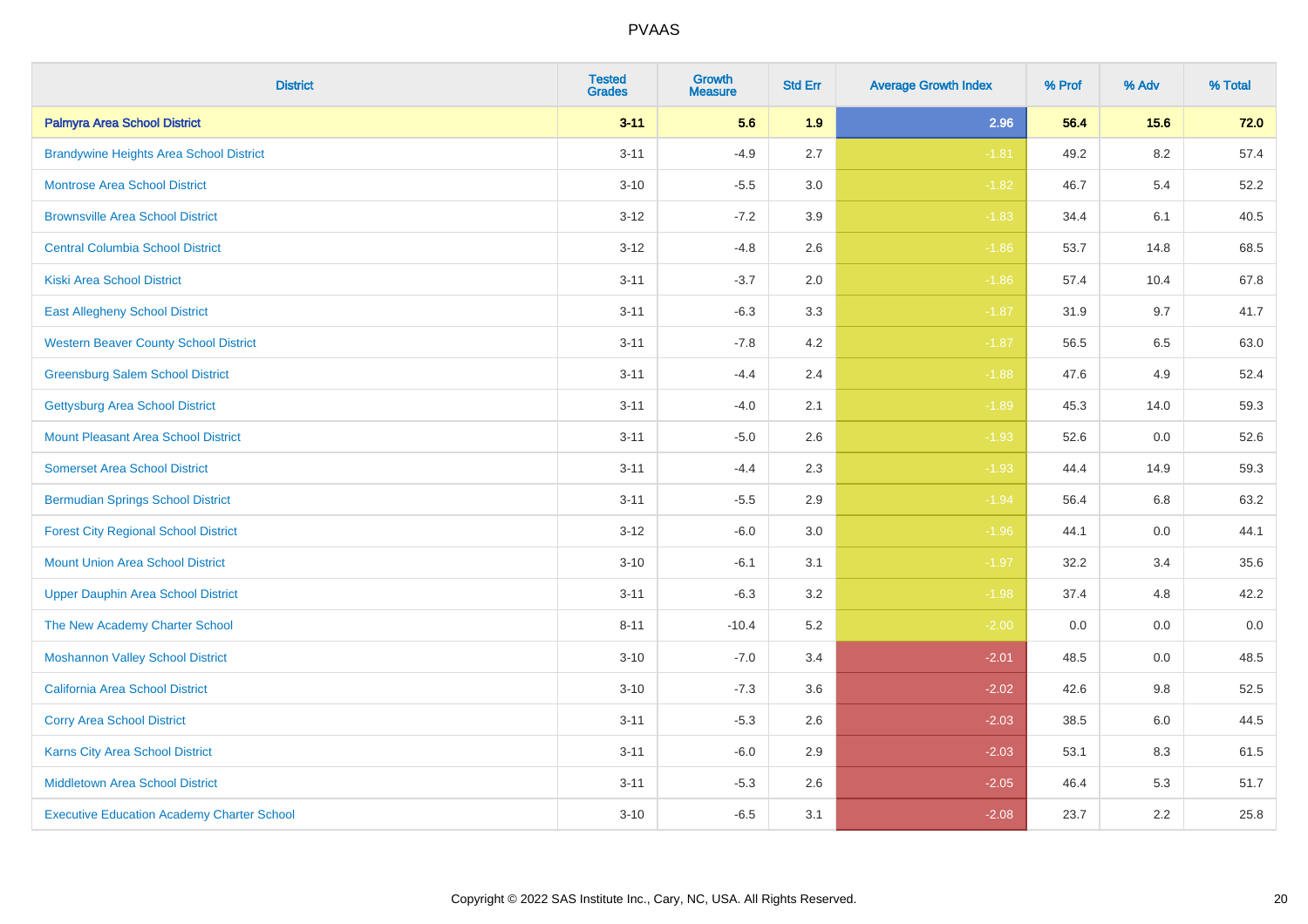| <b>District</b>                                 | <b>Tested</b><br><b>Grades</b> | <b>Growth</b><br><b>Measure</b> | <b>Std Err</b> | <b>Average Growth Index</b> | % Prof | % Adv   | % Total |
|-------------------------------------------------|--------------------------------|---------------------------------|----------------|-----------------------------|--------|---------|---------|
| <b>Palmyra Area School District</b>             | $3 - 11$                       | 5.6                             | 1.9            | 2.96                        | 56.4   | 15.6    | 72.0    |
| <b>Williams Valley School District</b>          | $3 - 11$                       | $-7.3$                          | 3.4            | $-2.13$                     | 23.2   | 0.0     | 23.2    |
| <b>Aliquippa School District</b>                | $3 - 11$                       | $-9.0$                          | 4.2            | $-2.14$                     | 11.0   | 0.0     | 11.0    |
| <b>Crawford Central School District</b>         | $3 - 11$                       | $-4.7$                          | 2.2            | $-2.15$                     | 40.6   | 10.5    | 51.1    |
| Susquehanna Township School District            | $3 - 12$                       | $-5.8$                          | 2.7            | $-2.17$                     | 36.0   | 5.6     | 41.6    |
| <b>Perkiomen Valley School District</b>         | $3 - 11$                       | $-3.5$                          | 1.6            | $-2.18$                     | 53.8   | 13.4    | 67.2    |
| <b>Benton Area School District</b>              | $3 - 10$                       | $-9.7$                          | 4.5            | $-2.18$                     | 43.2   | 5.4     | 48.6    |
| Jim Thorpe Area School District                 | $3 - 11$                       | $-5.8$                          | 2.7            | $-2.19$                     | 33.3   | 7.4     | 40.7    |
| <b>Keystone Education Center Charter School</b> | $3 - 12$                       | $-12.9$                         | 5.9            | $-2.19$                     | 28.0   | 0.0     | 28.0    |
| <b>Muncy School District</b>                    | $3 - 11$                       | $-8.1$                          | 3.7            | $-2.21$                     | 42.0   | 3.8     | 45.8    |
| <b>West Middlesex Area School District</b>      | $3 - 10$                       | $-8.4$                          | 3.8            | $-2.21$                     | 34.9   | 2.8     | 37.6    |
| <b>York Co School Of Technology</b>             | $9 - 12$                       | $-3.8$                          | 1.7            | $-2.22$                     | 39.1   | 5.6     | 44.7    |
| <b>East Lycoming School District</b>            | $3 - 11$                       | $-6.0$                          | 2.7            | $-2.24$                     | 48.3   | 4.2     | 52.5    |
| <b>Windber Area School District</b>             | $3 - 11$                       | $-7.2$                          | 3.2            | $-2.24$                     | 55.4   | 7.2     | 62.6    |
| <b>Portage Area School District</b>             | $3 - 10$                       | $-8.1$                          | 3.6            | $-2.26$                     | 40.6   | 9.4     | 50.0    |
| <b>Oxford Area School District</b>              | $3 - 11$                       | $-4.3$                          | 1.9            | $-2.26$                     | 41.3   | $8.0\,$ | 49.3    |
| <b>Juniata County School District</b>           | $3 - 12$                       | $-4.9$                          | 2.1            | $-2.26$                     | 38.5   | 2.9     | 41.4    |
| <b>Indiana Area School District</b>             | $3 - 11$                       | $-5.3$                          | 2.3            | $-2.28$                     | 47.6   | 18.4    | 66.1    |
| South Williamsport Area School District         | $3 - 10$                       | $-5.7$                          | 2.5            | $-2.30$                     | 45.5   | 4.5     | 50.0    |
| Salisbury-Elk Lick School District              | $3 - 11$                       | $-13.5$                         | 5.9            | $-2.30$                     | 27.8   | 0.0     | 27.8    |
| <b>Upper Moreland Township School District</b>  | $3 - 11$                       | $-5.0$                          | 2.2            | $-2.31$                     | 57.9   | 4.0     | 61.9    |
| <b>Southmoreland School District</b>            | $3 - 11$                       | $-8.3$                          | 3.6            | $-2.32$                     | 56.8   | 7.2     | 64.0    |
| La Academia Partnership Charter School          | $6 - 11$                       | $-11.0$                         | 4.7            | $-2.34$                     | 6.8    | 0.0     | 6.8     |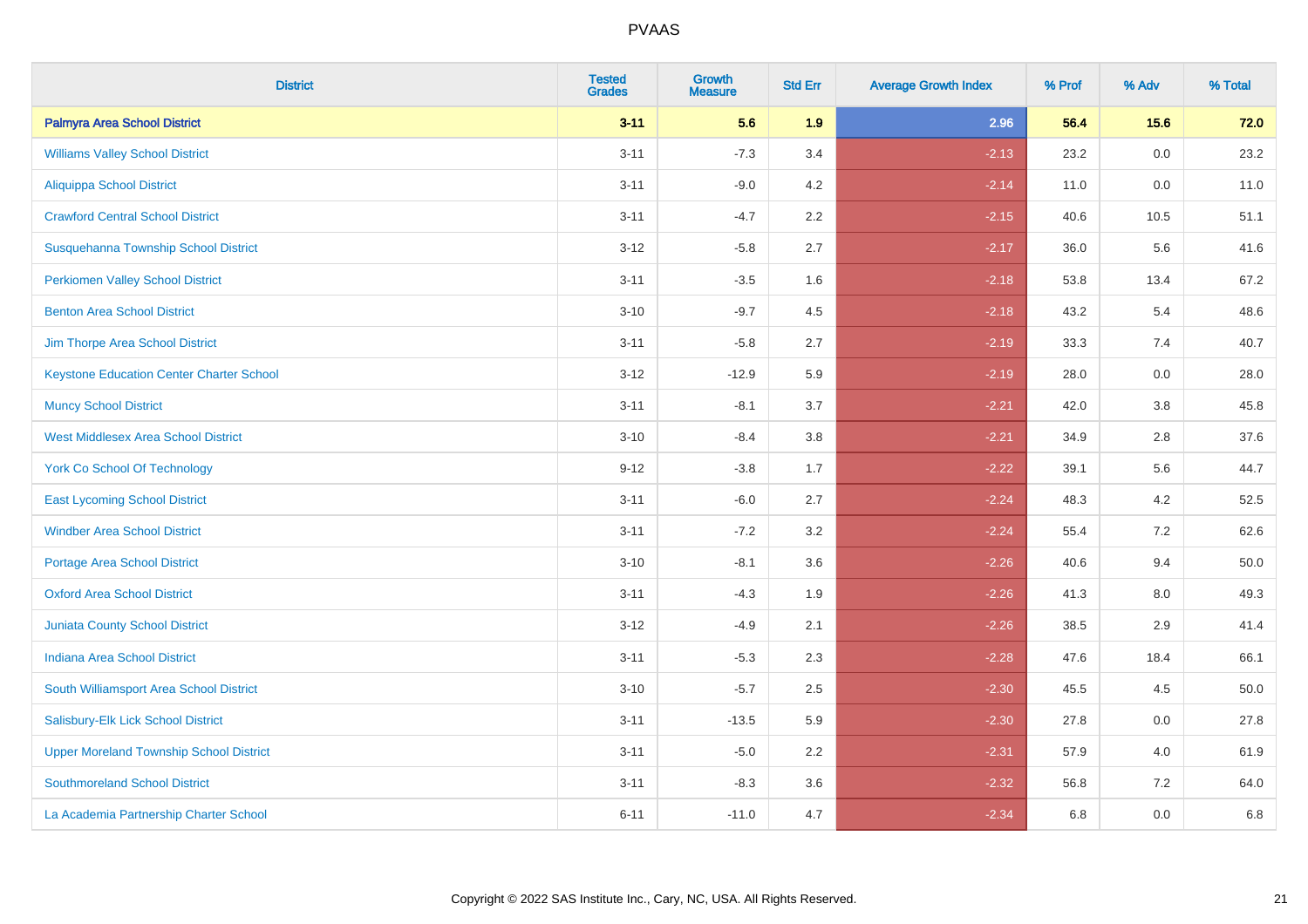| <b>District</b>                               | <b>Tested</b><br><b>Grades</b> | <b>Growth</b><br><b>Measure</b> | <b>Std Err</b> | <b>Average Growth Index</b> | % Prof | % Adv   | % Total |
|-----------------------------------------------|--------------------------------|---------------------------------|----------------|-----------------------------|--------|---------|---------|
| <b>Palmyra Area School District</b>           | $3 - 11$                       | 5.6                             | 1.9            | 2.96                        | 56.4   | 15.6    | 72.0    |
| Jefferson-Morgan School District              | $3 - 10$                       | $-9.9$                          | 4.2            | $-2.35$                     | 43.8   | 4.2     | 47.9    |
| <b>Freedom Area School District</b>           | $3 - 11$                       | $-7.1$                          | 3.0            | $-2.37$                     | 43.8   | 4.2     | 47.9    |
| <b>Universal Audenried Charter School</b>     | $9 - 11$                       | $-5.8$                          | 2.4            | $-2.40$                     | 14.6   | 0.0     | 14.6    |
| <b>Chartiers-Houston School District</b>      | $3 - 10$                       | $-8.6$                          | 3.5            | $-2.41$                     | 59.7   | 4.5     | 64.2    |
| <b>Farrell Area School District</b>           | $3 - 11$                       | $-10.4$                         | 4.3            | $-2.41$                     | 19.0   | $0.0\,$ | 19.0    |
| <b>Yough School District</b>                  | $3 - 10$                       | $-6.6$                          | 2.7            | $-2.43$                     | 50.8   | 4.0     | 54.8    |
| <b>Innovative Arts Academy Charter School</b> | $6 - 11$                       | $-9.1$                          | 3.7            | $-2.44$                     | 9.5    | 0.0     | 9.5     |
| <b>Mohawk Area School District</b>            | $3 - 11$                       | $-7.5$                          | 3.1            | $-2.45$                     | 49.4   | 11.0    | 60.4    |
| <b>Sugar Valley Rural Charter School</b>      | $3 - 11$                       | $-11.0$                         | 4.5            | $-2.46$                     | 14.9   | 0.0     | 14.9    |
| <b>Keystone Central School District</b>       | $3 - 11$                       | $-5.1$                          | 2.0            | $-2.46$                     | 44.7   | 4.6     | 49.4    |
| <b>Mahanoy Area School District</b>           | $3 - 10$                       | $-9.0$                          | 3.6            | $-2.49$                     | 26.2   | 1.6     | 27.9    |
| <b>North Star School District</b>             | $3 - 11$                       | $-8.7$                          | 3.5            | $-2.51$                     | 47.8   | 6.0     | 53.7    |
| <b>Slippery Rock Area School District</b>     | $3 - 11$                       | $-6.3$                          | 2.5            | $-2.51$                     | 56.2   | 9.5     | 65.7    |
| <b>Blue Mountain School District</b>          | $3 - 10$                       | $-5.8$                          | 2.3            | $-2.56$                     | 46.6   | 8.5     | 55.1    |
| <b>Northwest Area School District</b>         | $3 - 10$                       | $-10.0$                         | 3.8            | $-2.59$                     | 34.6   | 7.3     | 41.8    |
| <b>Coatesville Area School District</b>       | $3 - 11$                       | $-4.4$                          | 1.7            | $-2.62$                     | 36.3   | 4.2     | 40.5    |
| <b>Dunmore School District</b>                | $3 - 11$                       | $-7.7$                          | 2.9            | $-2.62$                     | 34.0   | $7.2\,$ | 41.2    |
| Northern Tioga School District                | $3 - 12$                       | $-7.5$                          | 2.8            | $-2.64$                     | 54.0   | 1.2     | 55.2    |
| <b>New Castle Area School District</b>        | $3 - 12$                       | $-6.4$                          | 2.4            | $-2.66$                     | 32.5   | 4.3     | 36.8    |
| <b>Pine Grove Area School District</b>        | $3 - 11$                       | $-7.7$                          | 2.9            | $-2.66$                     | 42.3   | 7.7     | 50.0    |
| <b>Harbor Creek School District</b>           | $3 - 11$                       | $-7.1$                          | 2.7            | $-2.67$                     | 48.8   | 15.2    | 64.0    |
| <b>Blairsville-Saltsburg School District</b>  | $3 - 11$                       | $-8.0$                          | 3.0            | $-2.68$                     | 37.3   | 7.0     | 44.3    |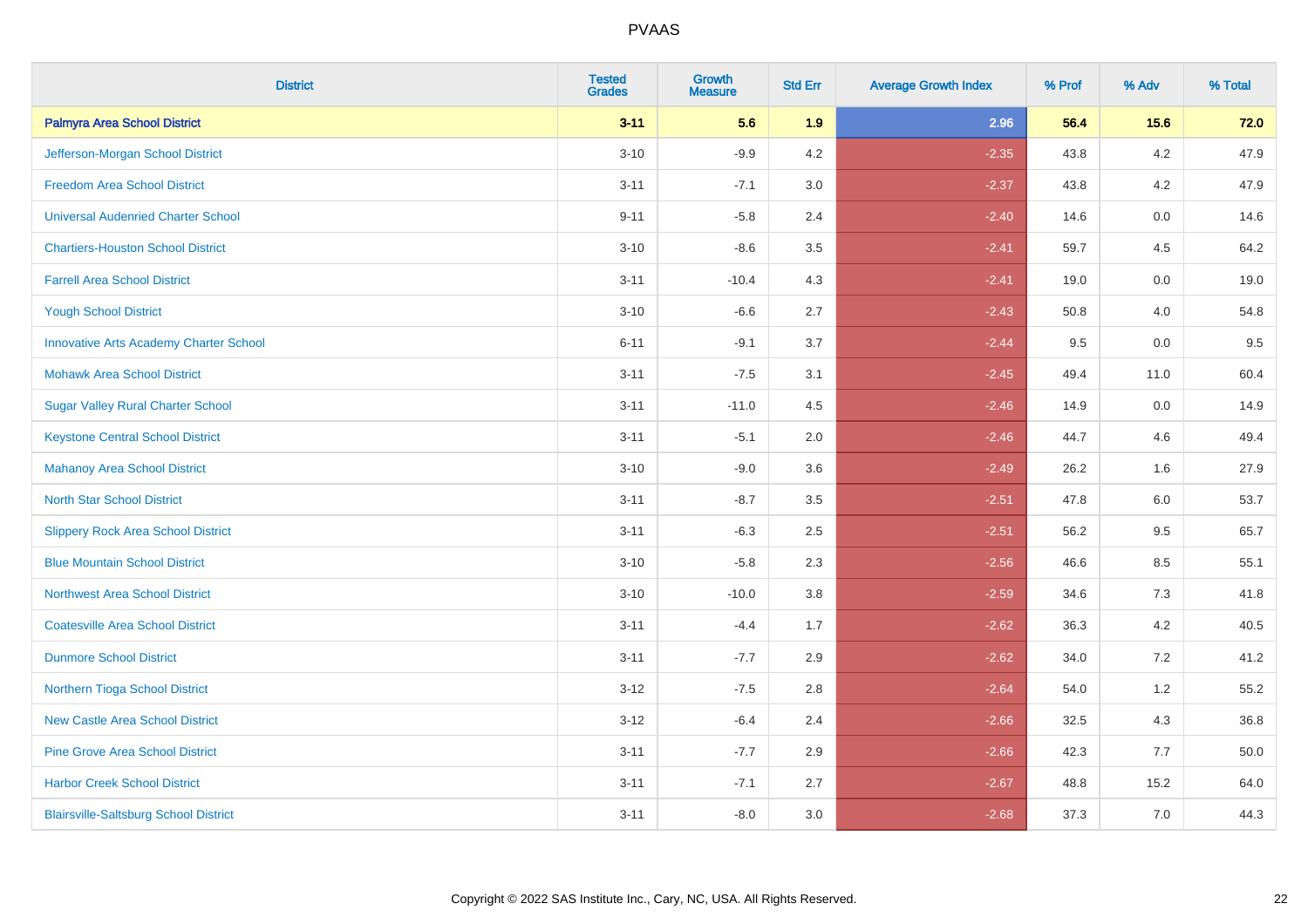| <b>District</b>                             | <b>Tested</b><br><b>Grades</b> | <b>Growth</b><br><b>Measure</b> | <b>Std Err</b> | <b>Average Growth Index</b> | % Prof | % Adv | % Total |
|---------------------------------------------|--------------------------------|---------------------------------|----------------|-----------------------------|--------|-------|---------|
| <b>Palmyra Area School District</b>         | $3 - 11$                       | 5.6                             | 1.9            | 2.96                        | 56.4   | 15.6  | 72.0    |
| South Allegheny School District             | $3 - 11$                       | $-8.8$                          | 3.2            | $-2.70$                     | 40.5   | 0.0   | 40.5    |
| <b>Quakertown Community School District</b> | $3 - 12$                       | $-4.4$                          | 1.6            | $-2.70$                     | 56.5   | 10.0  | 66.6    |
| <b>Trinity Area School District</b>         | $3 - 11$                       | $-5.4$                          | 2.0            | $-2.71$                     | 48.3   | 11.8  | 60.1    |
| <b>Propel Charter School-Montour</b>        | $3 - 10$                       | $-10.7$                         | 3.9            | $-2.71$                     | 13.7   | 0.0   | 13.7    |
| <b>Forest Hills School District</b>         | $3 - 11$                       | $-7.3$                          | 2.7            | $-2.74$                     | 41.1   | 13.7  | 54.8    |
| <b>Highlands School District</b>            | $3 - 11$                       | $-7.4$                          | 2.7            | $-2.76$                     | 44.4   | 3.7   | 48.2    |
| <b>Redbank Valley School District</b>       | $3 - 11$                       | $-9.5$                          | 3.4            | $-2.77$                     | 31.5   | 4.9   | 36.4    |
| <b>Carlisle Area School District</b>        | $3 - 11$                       | $-5.3$                          | 1.9            | $-2.81$                     | 54.0   | 6.3   | 60.3    |
| <b>Carmichaels Area School District</b>     | $3 - 10$                       | $-9.3$                          | 3.3            | $-2.81$                     | 35.1   | 1.4   | 36.5    |
| <b>Nazareth Area School District</b>        | $3 - 11$                       | $-4.7$                          | 1.7            | $-2.82$                     | 59.2   | 9.9   | 69.0    |
| <b>Northern Potter School District</b>      | $3-12$                         | $-13.1$                         | 4.6            | $-2.84$                     | 37.5   | 0.0   | 37.5    |
| <b>Propel Charter School-Homestead</b>      | $3 - 11$                       | $-11.7$                         | 4.1            | $-2.84$                     | 15.9   | 0.0   | 15.9    |
| <b>Union City Area School District</b>      | $3 - 12$                       | $-10.2$                         | 3.6            | $-2.87$                     | 42.9   | 3.2   | 46.0    |
| <b>Rochester Area School District</b>       | $3 - 11$                       | $-13.2$                         | 4.6            | $-2.89$                     | 19.5   | 1.3   | 20.8    |
| <b>Conneaut School District</b>             | $3 - 12$                       | $-7.5$                          | 2.6            | $-2.91$                     | 38.4   | 7.4   | 45.8    |
| <b>Easton Area School District</b>          | $3 - 12$                       | $-4.1$                          | 1.4            | $-2.91$                     | 39.9   | 4.0   | 43.9    |
| <b>Penn Hills School District</b>           | $3 - 11$                       | $-7.6$                          | 2.6            | $-2.94$                     | 33.1   | 0.7   | 33.8    |
| <b>North East School District</b>           | $3 - 11$                       | $-9.3$                          | 3.1            | $-3.02$                     | 62.6   | 14.4  | 77.0    |
| <b>Pittsburgh School District</b>           | $3 - 11$                       | $-3.3$                          | 1.1            | $-3.04$                     | 33.9   | 8.2   | 42.1    |
| Philadelphia Academy Charter School         | $3 - 11$                       | $-8.9$                          | 2.9            | $-3.04$                     | 50.5   | 2.9   | 53.4    |
| <b>Palisades School District</b>            | $3 - 11$                       | $-8.7$                          | 2.8            | $-3.06$                     | 53.8   | 6.7   | 60.5    |
| <b>Dubois Area School District</b>          | $3 - 11$                       | $-6.2$                          | 2.0            | $-3.07$                     | 50.9   | 13.4  | 64.3    |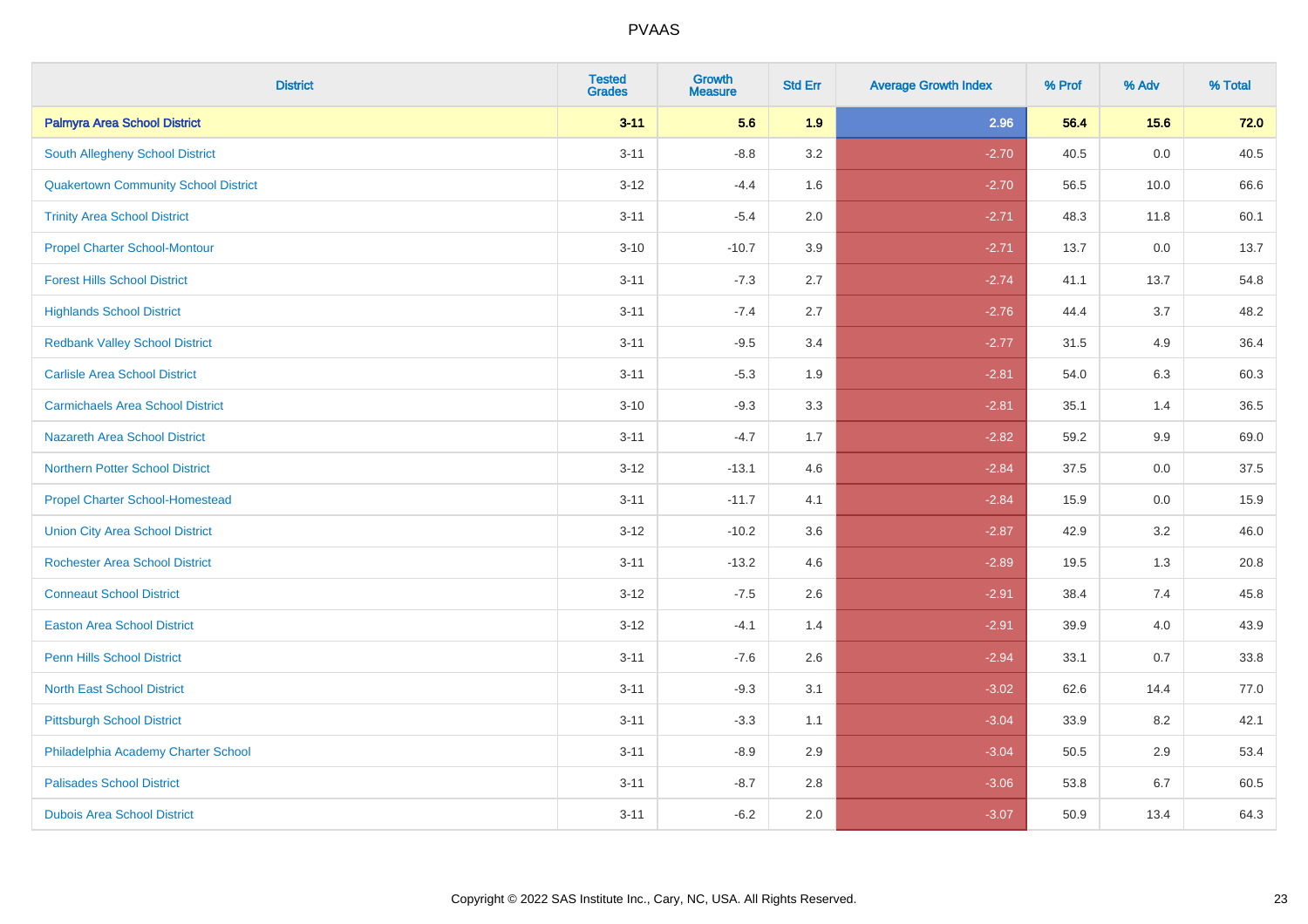| <b>District</b>                               | <b>Tested</b><br><b>Grades</b> | <b>Growth</b><br><b>Measure</b> | <b>Std Err</b> | <b>Average Growth Index</b> | % Prof | % Adv   | % Total |
|-----------------------------------------------|--------------------------------|---------------------------------|----------------|-----------------------------|--------|---------|---------|
| <b>Palmyra Area School District</b>           | $3 - 11$                       | 5.6                             | 1.9            | 2.96                        | 56.4   | 15.6    | 72.0    |
| <b>Wallenpaupack Area School District</b>     | $3 - 11$                       | $-7.1$                          | 2.3            | $-3.09$                     | 40.8   | $2.4\,$ | 43.1    |
| <b>Boyertown Area School District</b>         | $3 - 11$                       | $-4.7$                          | 1.5            | $-3.17$                     | 55.2   | 11.3    | 66.5    |
| <b>Waynesboro Area School District</b>        | $3 - 12$                       | $-6.1$                          | 1.9            | $-3.20$                     | 50.0   | 6.8     | 56.8    |
| <b>Tamaqua Area School District</b>           | $3 - 12$                       | $-8.2$                          | 2.5            | $-3.24$                     | 44.5   | 1.9     | 46.4    |
| Maritime Academy Charter School               | $3 - 10$                       | $-11.4$                         | 3.5            | $-3.29$                     | 15.2   | 0.0     | 15.2    |
| <b>Neshannock Township School District</b>    | $3 - 10$                       | $-9.7$                          | 2.9            | $-3.34$                     | 62.4   | 5.6     | 67.9    |
| <b>Steelton-Highspire School District</b>     | $3 - 11$                       | $-11.8$                         | 3.5            | $-3.40$                     | 14.5   | 0.0     | 14.5    |
| <b>Elizabeth Forward School District</b>      | $3 - 11$                       | $-8.4$                          | 2.4            | $-3.41$                     | 51.7   | 4.0     | 55.7    |
| <b>Interboro School District</b>              | $3 - 12$                       | $-7.3$                          | 2.1            | $-3.43$                     | 46.6   | 4.8     | 51.4    |
| <b>Williamsburg Community School District</b> | $3 - 11$                       | $-14.3$                         | 4.1            | $-3.48$                     | 28.3   | 0.0     | 28.3    |
| <b>Penn-Delco School District</b>             | $3 - 11$                       | $-6.8$                          | 1.9            | $-3.51$                     | 46.6   | 3.2     | 49.8    |
| <b>Milton Area School District</b>            | $3 - 11$                       | $-8.7$                          | 2.5            | $-3.52$                     | 45.4   | $6.9\,$ | 52.3    |
| <b>Moniteau School District</b>               | $3 - 11$                       | $-11.8$                         | 3.3            | $-3.56$                     | 50.0   | 6.3     | 56.3    |
| <b>Clearfield Area School District</b>        | $3 - 10$                       | $-9.4$                          | 2.6            | $-3.56$                     | 43.0   | 3.1     | 46.1    |
| <b>Ridgway Area School District</b>           | $3 - 11$                       | $-14.5$                         | 4.1            | $-3.56$                     | 49.0   | $9.8\,$ | 58.8    |
| <b>Berwick Area School District</b>           | $3 - 11$                       | $-9.3$                          | 2.6            | $-3.59$                     | 42.1   | 5.5     | 47.6    |
| Johnsonburg Area School District              | $3 - 11$                       | $-14.1$                         | 3.9            | $-3.62$                     | 54.0   | 4.6     | 58.6    |
| Propel Charter School - Braddock Hills        | $3 - 11$                       | $-13.6$                         | 3.6            | $-3.81$                     | 9.7    | 1.6     | 11.3    |
| Northern Lehigh School District               | $3 - 12$                       | $-10.4$                         | 2.7            | $-3.82$                     | 28.0   | 9.3     | 37.3    |
| <b>Bradford Area School District</b>          | $3 - 12$                       | $-9.3$                          | 2.4            | $-3.87$                     | 45.8   | 8.3     | 54.2    |
| <b>Marion Center Area School District</b>     | $3 - 10$                       | $-12.0$                         | 3.1            | $-3.87$                     | 33.7   | 1.1     | 34.8    |
| <b>Minersville Area School District</b>       | $3 - 11$                       | $-14.4$                         | 3.7            | $-3.90$                     | 39.3   | 3.3     | 42.6    |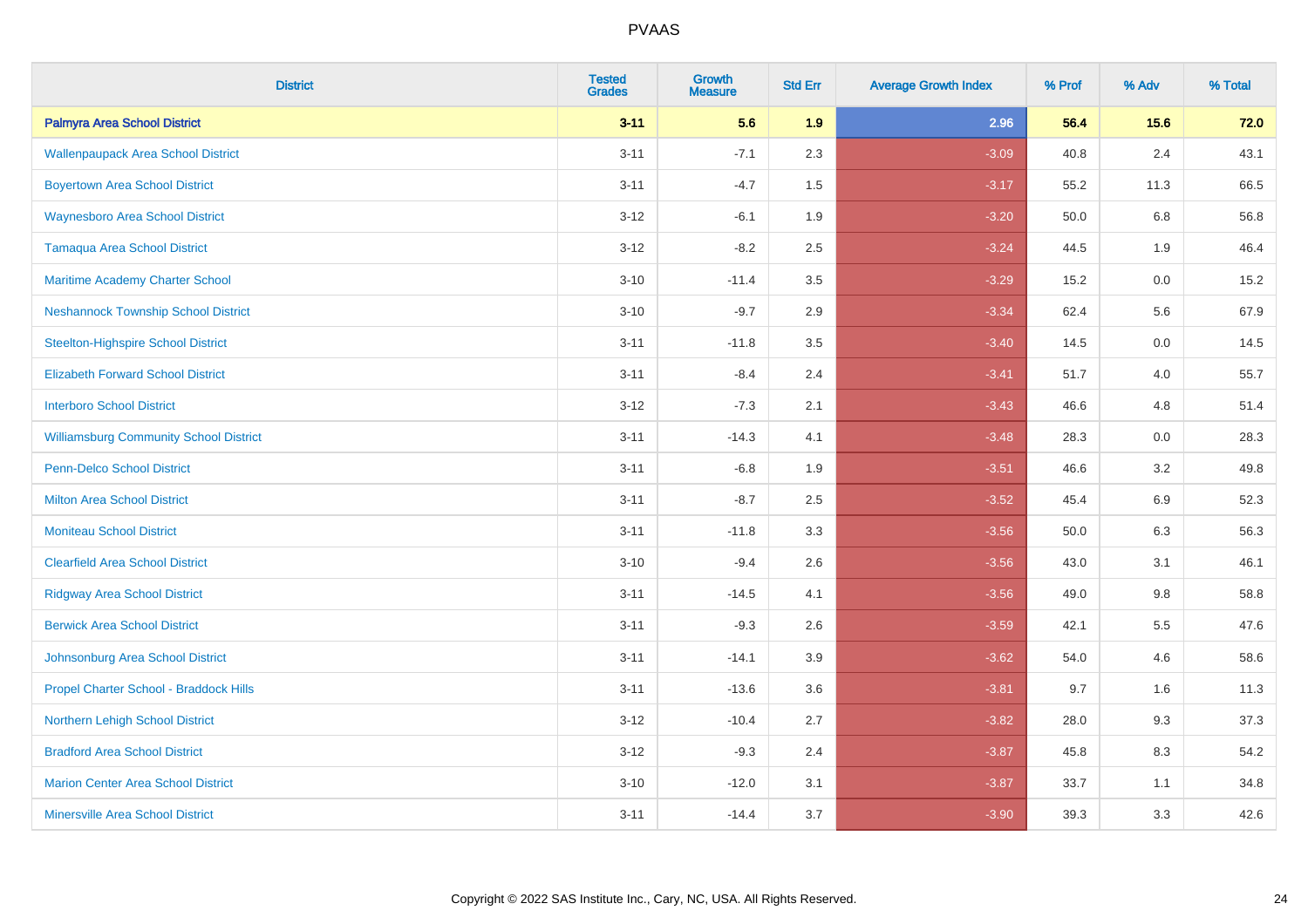| <b>District</b>                                | <b>Tested</b><br><b>Grades</b> | <b>Growth</b><br><b>Measure</b> | <b>Std Err</b> | <b>Average Growth Index</b> | % Prof | % Adv   | % Total |
|------------------------------------------------|--------------------------------|---------------------------------|----------------|-----------------------------|--------|---------|---------|
| <b>Palmyra Area School District</b>            | $3 - 11$                       | 5.6                             | 1.9            | 2.96                        | 56.4   | 15.6    | 72.0    |
| Southern Huntingdon County School District     | $3 - 11$                       | $-12.9$                         | 3.2            | $-3.98$                     | 32.5   | 2.5     | 35.0    |
| <b>Big Spring School District</b>              | $3 - 11$                       | $-9.8$                          | 2.4            | $-4.00$                     | 38.6   | 8.9     | 47.5    |
| Catasauqua Area School District                | $3 - 12$                       | $-12.1$                         | 3.0            | $-4.00$                     | 36.8   | $7.6\,$ | 44.3    |
| <b>Avonworth School District</b>               | $3 - 10$                       | $-12.6$                         | 3.1            | $-4.01$                     | 59.8   | 4.6     | 64.4    |
| <b>Wellsboro Area School District</b>          | $3 - 11$                       | $-12.4$                         | 3.0            | $-4.11$                     | 49.2   | 11.9    | 61.1    |
| <b>Columbia-Montour AVTS</b>                   | $9 - 10$                       | $-12.5$                         | 3.0            | $-4.16$                     | 22.3   | 0.6     | 22.9    |
| Jefferson County-Dubois AVTS                   | $9 - 11$                       | $-16.2$                         | 3.9            | $-4.16$                     | 23.0   | 0.0     | 23.0    |
| <b>West Mifflin Area School District</b>       | $3 - 12$                       | $-12.3$                         | 2.9            | $-4.22$                     | 39.7   | 10.3    | 50.0    |
| <b>South Park School District</b>              | $3 - 11$                       | $-11.3$                         | 2.7            | $-4.23$                     | 53.5   | 13.7    | 67.3    |
| Southern Tioga School District                 | $3 - 11$                       | $-11.5$                         | 2.7            | $-4.25$                     | 47.8   | 6.4     | 54.3    |
| <b>Butler Area School District</b>             | $3 - 11$                       | $-6.5$                          | 1.5            | $-4.26$                     | 42.5   | 9.4     | 51.9    |
| <b>Lampeter-Strasburg School District</b>      | $3 - 12$                       | $-8.6$                          | 2.0            | $-4.33$                     | 55.1   | 9.8     | 64.8    |
| <b>Annville-Cleona School District</b>         | $3 - 12$                       | $-12.1$                         | 2.7            | $-4.46$                     | 34.9   | $7.8\,$ | 42.6    |
| <b>Penns Manor Area School District</b>        | $3 - 12$                       | $-17.0$                         | 3.7            | $-4.52$                     | 29.7   | 3.1     | 32.8    |
| <b>Riverside Beaver County School District</b> | $3 - 11$                       | $-14.0$                         | 3.0            | $-4.64$                     | 49.4   | 8.8     | 58.2    |
| <b>Frazier School District</b>                 | $3 - 11$                       | $-17.2$                         | 3.7            | $-4.70$                     | 37.1   | 1.6     | 38.7    |
| <b>Tulpehocken Area School District</b>        | $3 - 12$                       | $-13.7$                         | 2.8            | $-4.81$                     | 36.7   | 2.8     | 39.4    |
| <b>Tacony Academy Charter School</b>           | $3 - 11$                       | $-14.7$                         | 3.0            | $-4.82$                     | 22.4   | 1.8     | 24.1    |
| <b>Bucks County Technical High School</b>      | $9 - 10$                       | $-12.0$                         | 2.5            | $-4.84$                     | 35.9   | 3.2     | 39.2    |
| Schuylkill Haven Area School District          | $3 - 11$                       | $-15.3$                         | 3.1            | $-4.87$                     | 49.7   | 2.4     | 52.1    |
| Southern Columbia Area School District         | $3 - 11$                       | $-14.6$                         | 3.0            | $-4.92$                     | 55.0   | 4.0     | 59.0    |
| <b>Titusville Area School District</b>         | $3 - 11$                       | $-13.2$                         | 2.6            | $-4.99$                     | 43.2   | 4.8     | 48.0    |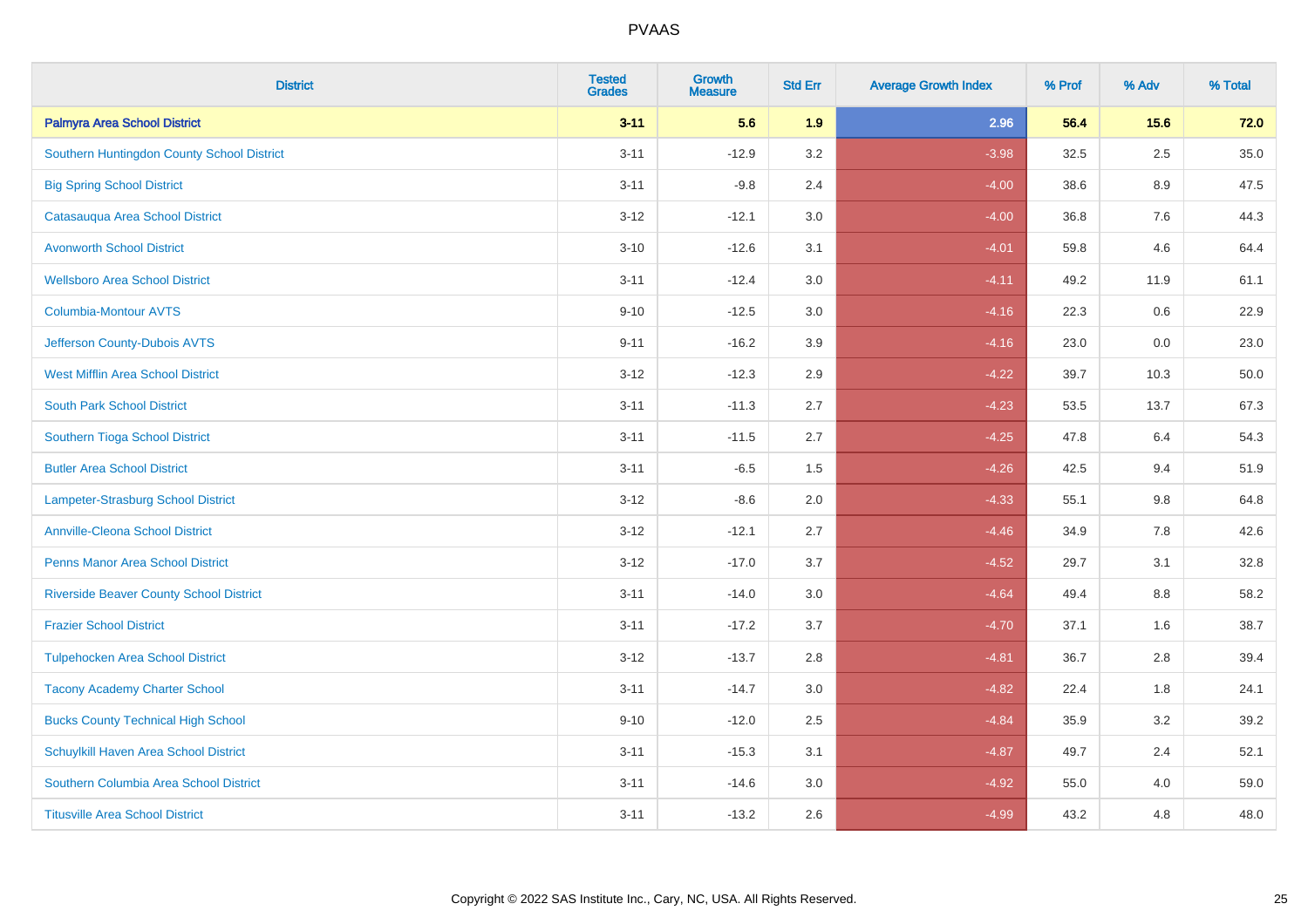| <b>District</b>                              | <b>Tested</b><br><b>Grades</b> | <b>Growth</b><br><b>Measure</b> | <b>Std Err</b> | <b>Average Growth Index</b> | % Prof | % Adv | % Total |
|----------------------------------------------|--------------------------------|---------------------------------|----------------|-----------------------------|--------|-------|---------|
| <b>Palmyra Area School District</b>          | $3 - 11$                       | 5.6                             | 1.9            | 2.96                        | 56.4   | 15.6  | 72.0    |
| <b>Plum Borough School District</b>          | $3 - 11$                       | $-11.3$                         | 2.2            | $-5.19$                     | 51.1   | 9.0   | 60.1    |
| <b>Mastery Charter School - Gratz Campus</b> | $7 - 10$                       | $-23.9$                         | 4.5            | $-5.29$                     | 2.9    | 0.0   | 2.9     |
| Southern Fulton School District              | $3 - 11$                       | $-23.7$                         | 4.4            | $-5.37$                     | 34.2   | 10.5  | 44.7    |
| <b>Exeter Township School District</b>       | $3 - 11$                       | $-10.4$                         | 1.9            | $-5.44$                     | 50.6   | 2.7   | 53.3    |
| <b>Solanco School District</b>               | $3 - 11$                       | $-11.0$                         | 2.0            | $-5.55$                     | 41.6   | 4.5   | 46.1    |
| <b>Springfield Township School District</b>  | $3 - 11$                       | $-18.9$                         | 3.2            | $-5.88$                     | 62.6   | 3.6   | 66.3    |
| <b>Abington School District</b>              | $3 - 10$                       | $-11.5$                         | 1.9            | $-6.00$                     | 56.2   | 11.6  | 67.8    |
| <b>Ringgold School District</b>              | $3 - 11$                       | $-14.7$                         | 2.4            | $-6.04$                     | 41.5   | 7.9   | 49.4    |
| <b>Lawrence County CTC</b>                   | $10 - 11$                      | $-21.7$                         | 3.6            | $-6.05$                     | 19.8   | 0.0   | 19.8    |
| Lackawanna Trail School District             | $3 - 10$                       | $-21.7$                         | 3.5            | $-6.20$                     | 38.5   | 1.5   | 40.0    |
| Mifflinburg Area School District             | $3 - 11$                       | $-15.8$                         | 2.5            | $-6.30$                     | 42.4   | 4.0   | 46.4    |
| <b>Curwensville Area School District</b>     | $3 - 11$                       | $-27.9$                         | 4.1            | $-6.72$                     | 42.5   | 4.1   | 46.6    |
| <b>Bristol Township School District</b>      | $3 - 11$                       | $-13.9$                         | 2.0            | $-7.05$                     | 31.0   | 3.7   | 34.7    |
| <b>Northwestern School District</b>          | $3 - 11$                       | $-24.9$                         | 3.5            | $-7.13$                     | 42.6   | 2.9   | 45.6    |
| <b>Chambersburg Area School District</b>     | $3 - 11$                       | $-9.5$                          | 1.3            | $-7.20$                     | 42.7   | 8.6   | 51.4    |
| Philipsburg-Osceola Area School District     | $3 - 11$                       | $-24.8$                         | 3.3            | $-7.43$                     | 19.7   | 2.6   | 22.4    |
| Hatboro-Horsham School District              | $3 - 11$                       | $-12.8$                         | 1.7            | $-7.47$                     | 45.6   | 7.2   | 52.8    |
| <b>Owen J Roberts School District</b>        | $3 - 11$                       | $-12.3$                         | 1.6            | $-7.61$                     | 57.0   | 11.9  | 69.0    |
| <b>Norristown Area School District</b>       | $3 - 12$                       | $-12.8$                         | 1.6            | $-7.98$                     | 23.5   | 2.3   | 25.7    |
| <b>West Side CTC</b>                         | $9 - 10$                       | $-37.4$                         | 4.3            | $-8.64$                     | 8.8    | 0.0   | 8.8     |
| <b>Shikellamy School District</b>            | $3 - 10$                       | $-22.3$                         | 2.5            | $-8.92$                     | 33.3   | 6.1   | 39.5    |
| <b>Erie City School District</b>             | $3 - 12$                       | $-14.5$                         | 1.6            | $-9.26$                     | 25.4   | 3.0   | 28.4    |